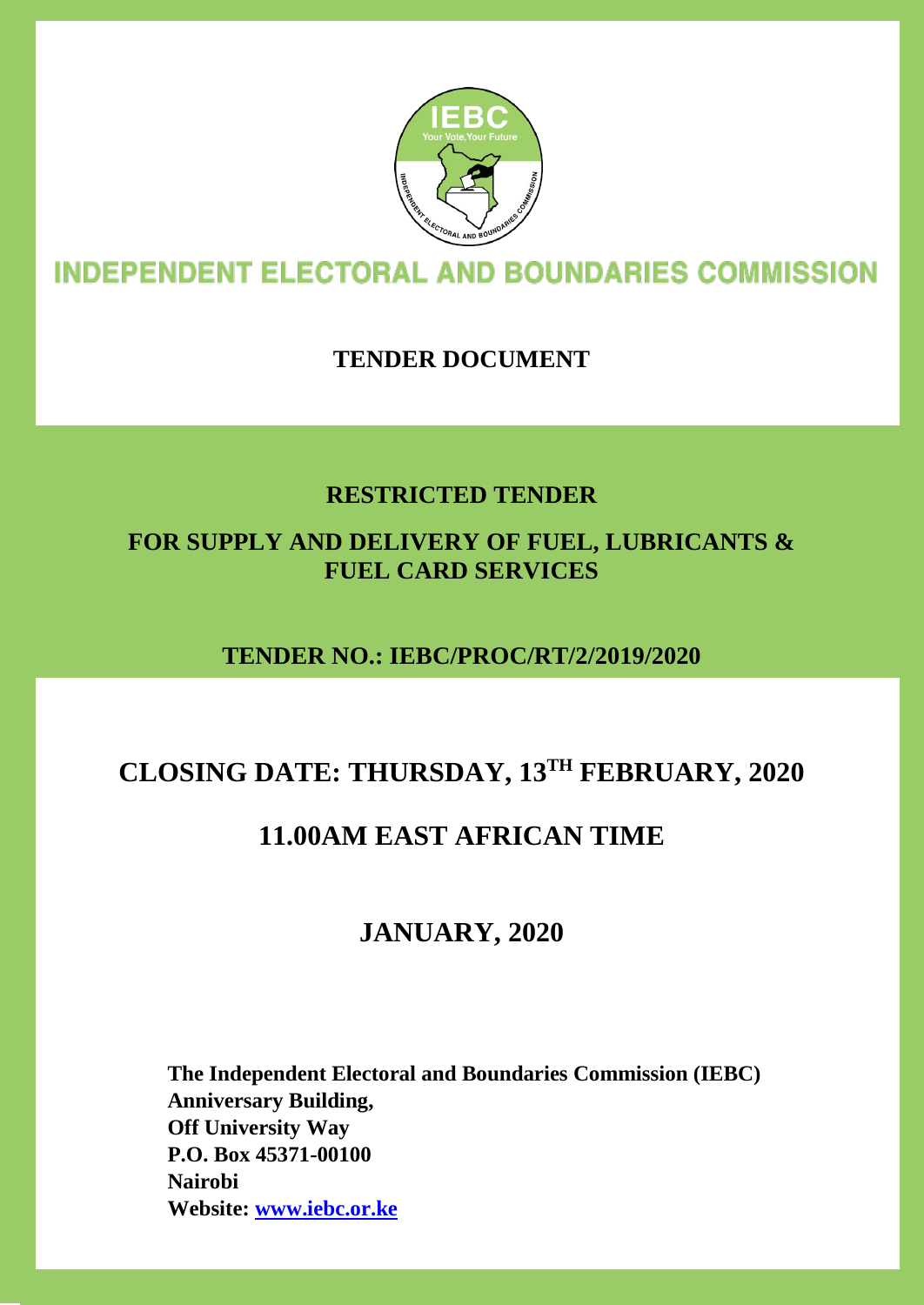# **TABLE OF CONTENTS**

|              |                                                  | Page |
|--------------|--------------------------------------------------|------|
|              |                                                  |      |
| SECTION II - | <b>APPENDIX TO INSTITUTIONS TO TENDER  16</b>    |      |
|              | SECTION III - GENERAL CONDITIONS OF CONTRACT  18 |      |
|              | SECTION IV - SPECIAL CONDITIONS OF CONTRACT  23  |      |
|              |                                                  |      |
|              |                                                  |      |
|              |                                                  |      |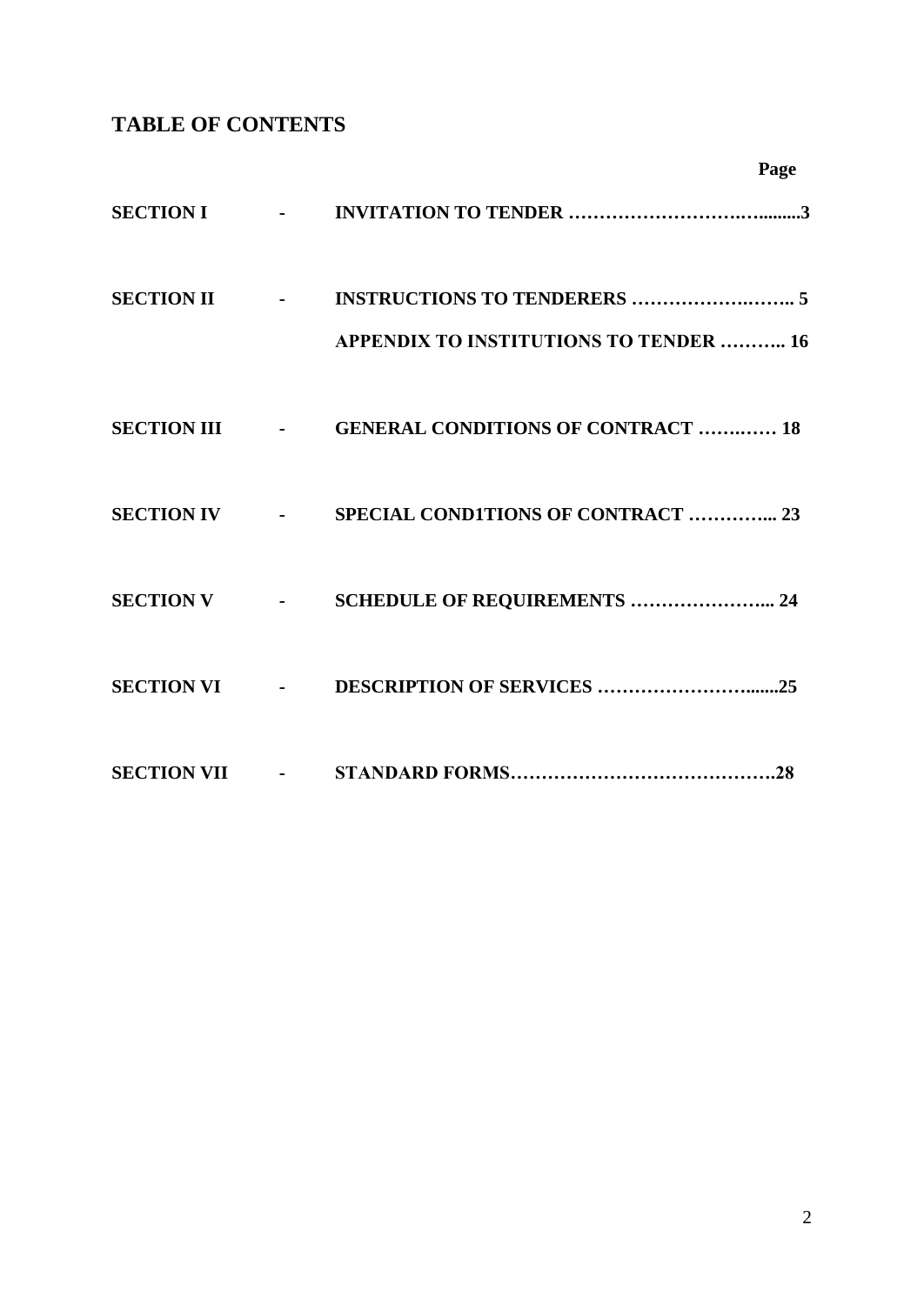# **SECTION I – INVITATION TO TENDER**



# **INDEPENDENT ELECTORAL AND BOUNDARIES COMMISSION**

### **TENDER NOTICE**

# **TENDER NO. IEBC/PROC/RT/2/2019/2020 – SUPPLY AND DELIVERY OF FUEL, LUBRICANTS AND SERVICE TO THE IEBC**

The Independent Electoral and Boundaries Commission (IEBC) invites sealed tenders for the *Supply and Delivery of Fuel, Lubricants and Fuel Cards* for a period of *two (2) years (2019-2021),* renewable every year subject to satisfactory performance.

Interested candidates may download the tender document from *the IEBC website:*  [www.iebc.or.ke.](http://www.iebc.or.ke/) Tenderers who download the tender documents through the website are advised to registers at the Supply Chain Offices or email their contacts through [info@iebc.or.ke](mailto:info@iebc.or.ke) before the closing date; to allow records and communication for any tender clarifications and addenda. Samples delivered after the closing date will be rejected.

Prices quoted for the above tender shall be net inclusive of all taxes, delivery costs and must be expressed in Kenya Shillings and shall remain valid for one hundred and twenty **(120) days** from the closing date of the tender. Tenders must be accompanied by a bid bond of **Kshs. 100,000/-** in the form of a BANK Guarantee from a reputable bank and payable to the IEBC Commission Secretary/CEO.

Completed tender documents are to be enclosed in plain sealed envelopes, clearly marked with the tender number and name and deposited in the Tender Box situated on 5<sup>th</sup> Floor, **Anniversary Towers, Off University Way, Nairobi** or be addressed and posted to:

# **COMMISSION SECRETARY/CEO INDEPENDENT ELECTORAL & BOUNDARIES COMMISSION P.O BOX 45371-00100, NAIROBI, KENYA**

To be received on or before **13th February, 2020 at 11.00 AM East African Time**

Tenders will be opened immediately thereafter in the presence of the tenderers or their representatives who choose to attend at the **delivery point listed in Annex 1** or as may be advised by the client.

# **Mr. Marjan Hussein Marjan Ag. COMMISSION SECRETARY/CEO**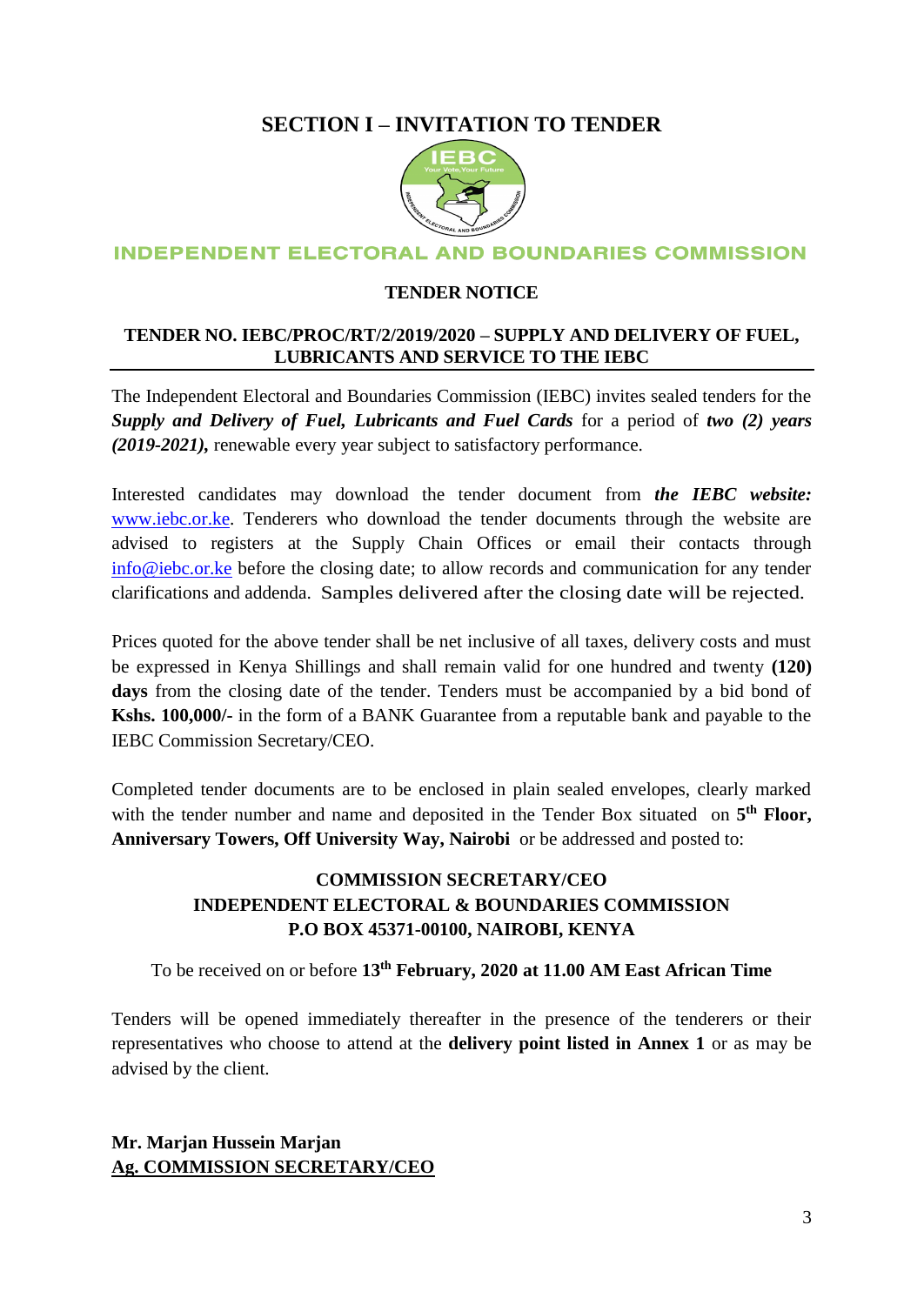# **TABLE OF CONTENTS. Page**

| 2.1  |                                                                    |  |
|------|--------------------------------------------------------------------|--|
| 2.2  |                                                                    |  |
| 2.3  |                                                                    |  |
| 2.4  |                                                                    |  |
| 2.5  |                                                                    |  |
| 2.6  |                                                                    |  |
| 2.7  |                                                                    |  |
| 2.8  |                                                                    |  |
| 2.9  |                                                                    |  |
| 2.10 |                                                                    |  |
| 2.11 |                                                                    |  |
| 2.12 |                                                                    |  |
| 2.13 |                                                                    |  |
| 2.14 |                                                                    |  |
| 2.15 |                                                                    |  |
| 2.16 |                                                                    |  |
| 2.17 |                                                                    |  |
| 2.18 |                                                                    |  |
| 2.19 |                                                                    |  |
| 2.20 |                                                                    |  |
| 2.21 |                                                                    |  |
| 2.22 |                                                                    |  |
| 2.23 |                                                                    |  |
| 2.24 |                                                                    |  |
| 2.25 |                                                                    |  |
| 2.26 |                                                                    |  |
| 2.27 | Procuring entities right to accept or reject any or all tenders 17 |  |
| 2.28 |                                                                    |  |
| 2.29 |                                                                    |  |
| 2.30 |                                                                    |  |
| 2.31 |                                                                    |  |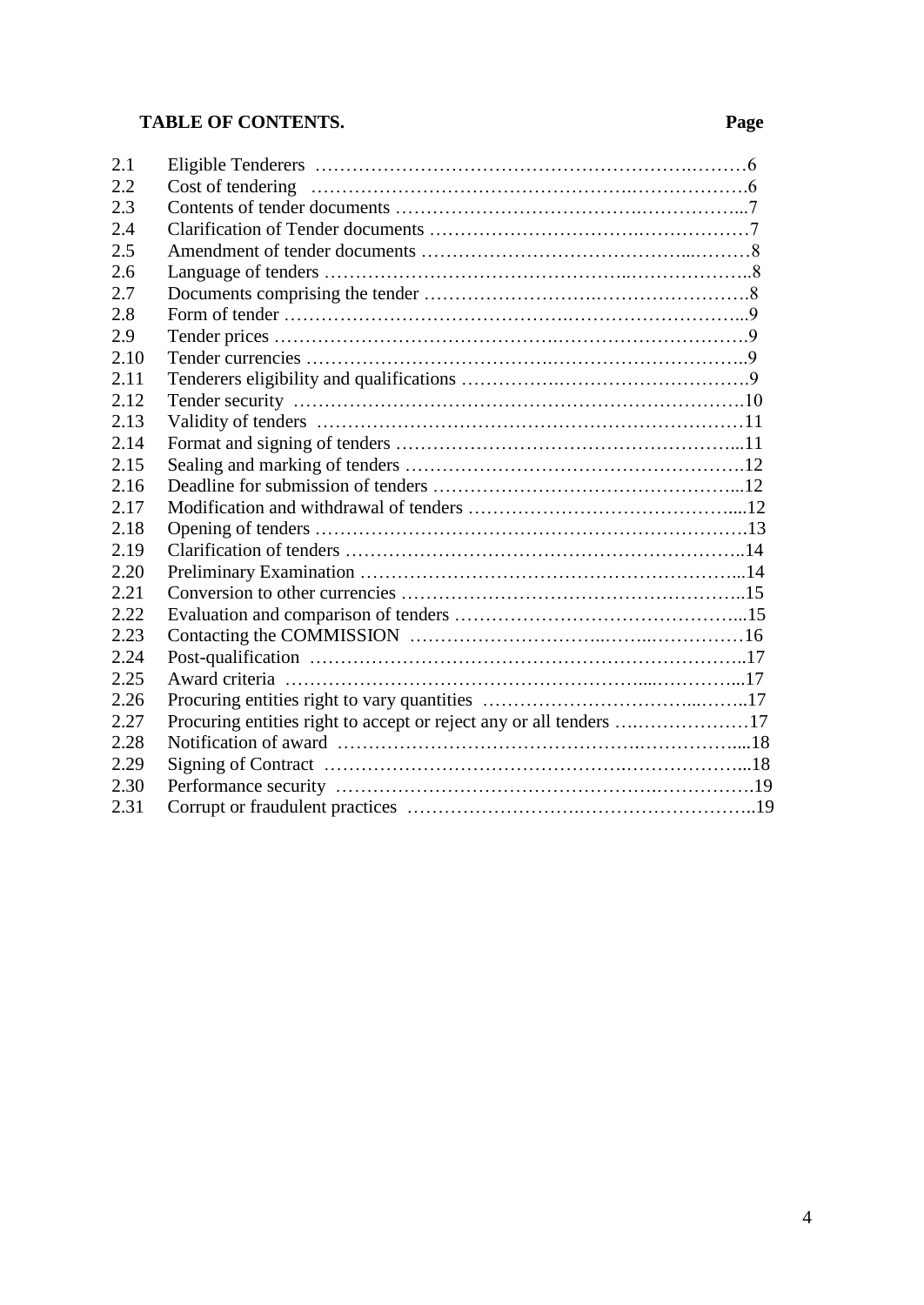# **SECTION II – INSTRUCTIONS TO TENDERERS**

### **2.1 Eligible tenderers**

- 2.1.1. This Invitation to tender is restricted to all tenderers eligible as described in the instructions to tenderers. Successful tenderers shall provide the goods for the stipulated duration from the **date** of commencement (hereinafter referred to as the term) specified in the Schedule of Requirements Section IV.
- 2.1.2. The Independent Electoral and Boundaries Commission employees, committee members, board members and their relative (spouse and children) are not eligible to participate in the tender unless where specially allowed under section 131 of the Act.
- 2.1.3. Tenderers shall provide the qualification information statement that the tenderer (including all members, of a joint venture and subcontractors) is not associated, or have been associated in the past, directly or indirectly, with a firm or any of its affiliates which have been engaged by the Commission to provide consulting services for the preparation of the design, specifications, and other documents to be used for the procurement of the services under this Invitation for tenders.
- 2.1.4. Tenderers involved in corrupt or fraudulent practices or debarred from participating in public procurement shall not be eligible.

# 2.2 **Cost of tendering**

- **2.2.1** The Tenderer shall bear all costs associated with the preparation and submission of its tender, and the COMMISSION, will in no case be responsible or liable for those costs, regardless of the conduct or outcome of the tendering process.
- **2.2.2** The tender shall be downloaded from the IEBC website [www.iebc.or.ke](http://www.iebc.or.ke/) free of charge
- **2.2.3** The COMMISSION shall allow the tenderer to review the tender document free of charge before purchase.

# **2.3 Contents of tender documents**

- 2.3.1. The tender document comprises of the documents listed below and addenda issued in accordance with clause 6 of these instructions to tenders
	- i) Instructions to tenderers
	- ii) General Conditions of Contract
	- iii) Special Conditions of Contract
	- iv) Schedule of Requirements
	- v) Details of service
	- vi) Form of tender
	- vii) Price schedules
	- viii) Contract form
	- ix) Confidential business questionnaire form
	- x) Tender security form
	- xi) Performance security form
	- xii) Principal's or manufacturers authorization form
	- xiii) Declaration form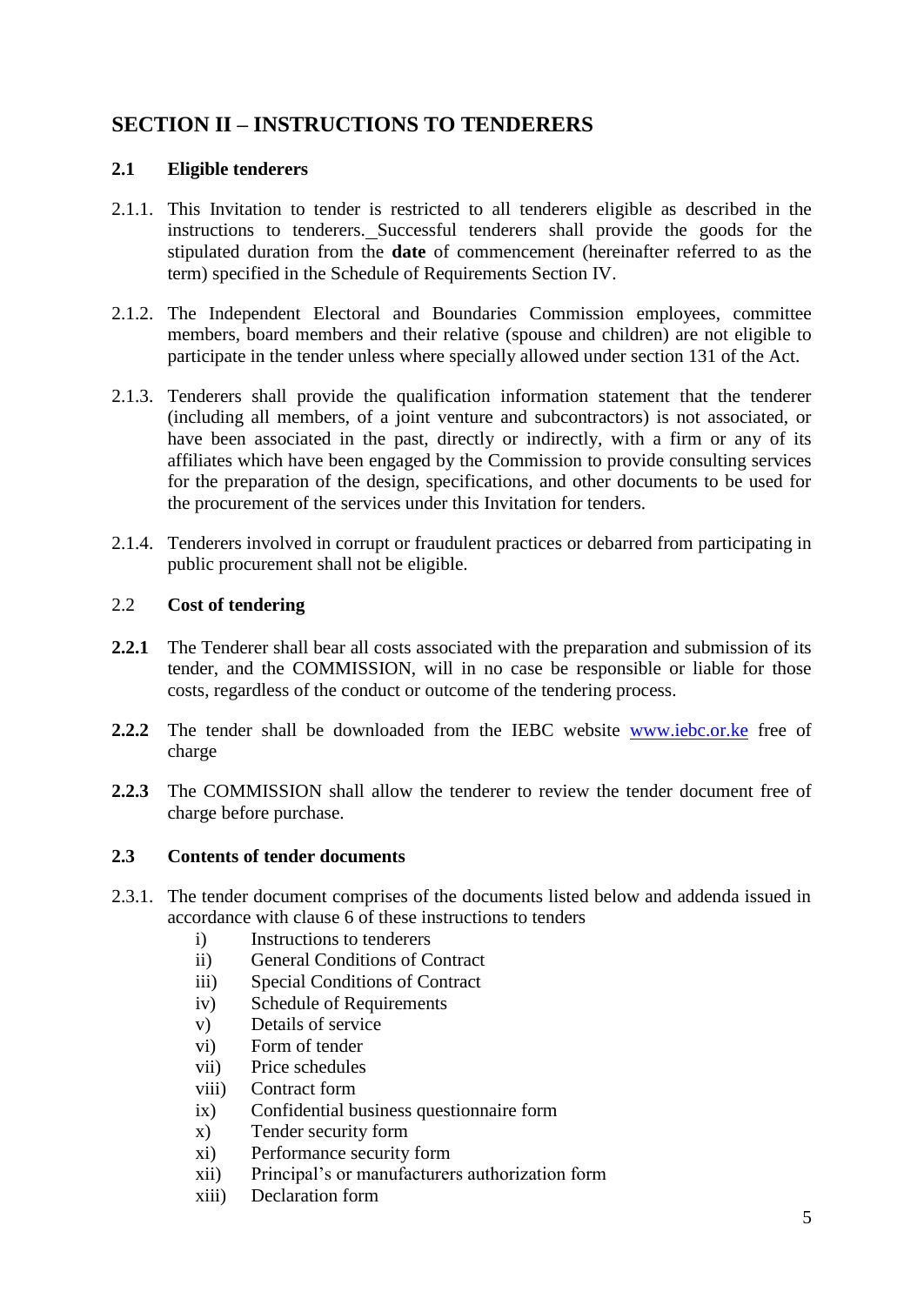2.3.2. The Tenderer is expected to examine all instructions, forms, terms, and specifications in the tender documents. Failure to furnish all information required by the tender documents or to submit a tender not substantially responsive to the tender documents in every respect will be at the tenderers risk and may result in the rejection of its tender.

# **2.4 Clarification of Documents**

- 2.4.1. A prospective candidate making inquiries of the tender document may notify the COMMISSION in writing or by post, fax or email at the entity's address indicated in the Invitation for tenders. The COMMISSION will respond in writing to any request for clarification of the tender documents, which it receives no later than seven (7) days prior to the deadline for the submission of tenders, prescribed by the COMMISSION. Written copies of the Commission response (including an explanation of the query but without identifying the source of inquiry) will be sent to all prospective tenderers who have received the tender documents"
- 2.4.2. The COMMISSION shall reply to any clarifications sought by the tenderer within 3 days of receiving the request to enable the tenderer to make timely submission of its tender

### 2.5 **Amendment of documents**

- 2.5.1. At any time prior to the deadline for submission of tenders, the INDEPENDENT ELECTORALAND BOUNDARIES COMMISSION, for any reason, whether at its own initiative or in response to a clarification requested by a prospective tenderer, may modify the tender documents by issuing an addendum.
- 2.5.2. All prospective tenderers who have obtained the tender documents will be notified of the amendment by post, fax or email and such amendment will be binding on them.
- 2.5.3. In order to allow prospective tenderers reasonable time in which to take the amendment into account in preparing their tenders, the COMMISSION, at its discretion, may extend the deadline for the submission of tenders.

# **2.6 Language of tender**

2.6.1. The tender prepared by the tenderer, as well as all correspondence and documents relating to the tender exchanged by the tenderer and the COMMISSION, shall be written in English language. Any printed literature furnished by the tenderer may be written in another language provided they are accompanied by an accurate English translation of the relevant passages in which case, for purposes of interpretation of the tender, the English translation shall govern.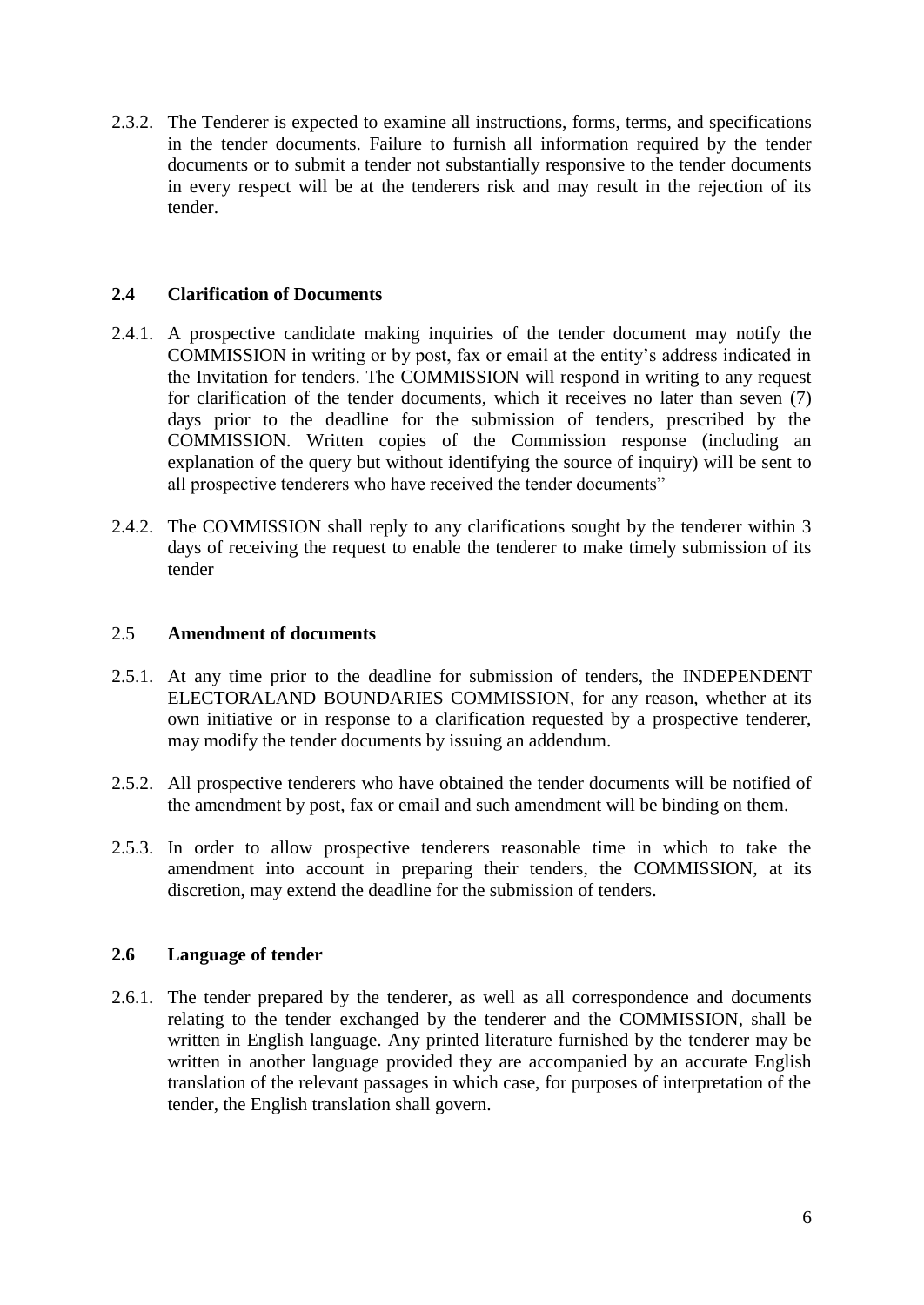# 2.7 **Documents Comprising the Tender**

The tender prepared by the tenderer shall comprise the following components:

(a) A Tender Form and a Price Schedule completed in accordance with paragraph 9, 10 and 11 below.

(b) Documentary evidence established in accordance with Clause 2.11 that the tenderer is eligible to tender and is qualified to perform the contract if its tender is accepted;

(c) Tender security furnished is in accordance with Clause 2.12

(d) Confidential business questionnaire

### *2.8* **Form of Tender**

2.8.1 The tenderers shall complete the Form of Tender and the appropriate Price Schedule furnished in the tender documents, indicating the services to be performed.

# 2.9 **Tender Prices**

- 2.9.1 The tenderer shall indicate on the Price schedule the unit prices where applicable and total tender prices of the services it proposes to provide under the contract.
- 2.9.2 Prices indicated on the Price Schedule and FORM OF TENDER shall be the cost of the services quoted including all customs duties and VAT and other taxes payable:
- 2.9.3 Prices quoted by the tenderer shall remain fixed during the term of the contract unless otherwise agreed by the parties. **A** tender submitted with an adjustable price quotation will be treated as non-responsive and will be rejected, pursuant to paragraph 2.22.
- 2.9.4 Contract price variations shall not be allowed for contracts not exceeding one year (12 months) and shall be in accordance with the Public Procurement and Asset Disposal Act (PPADA), 2015
- 2.9.5 Where contract price variation is allowed, the variation shall not exceed 25% of the original contract price.
- 2.9.6 Price variation requests shall be processed by the COMMISSION within 30 days of receiving the request.

# 2.10 **Tender Currencies**

2.10.1 Prices shall be quoted in *Kenya Shillings* unless otherwise specified in the appendix to in Instructions to Tenderers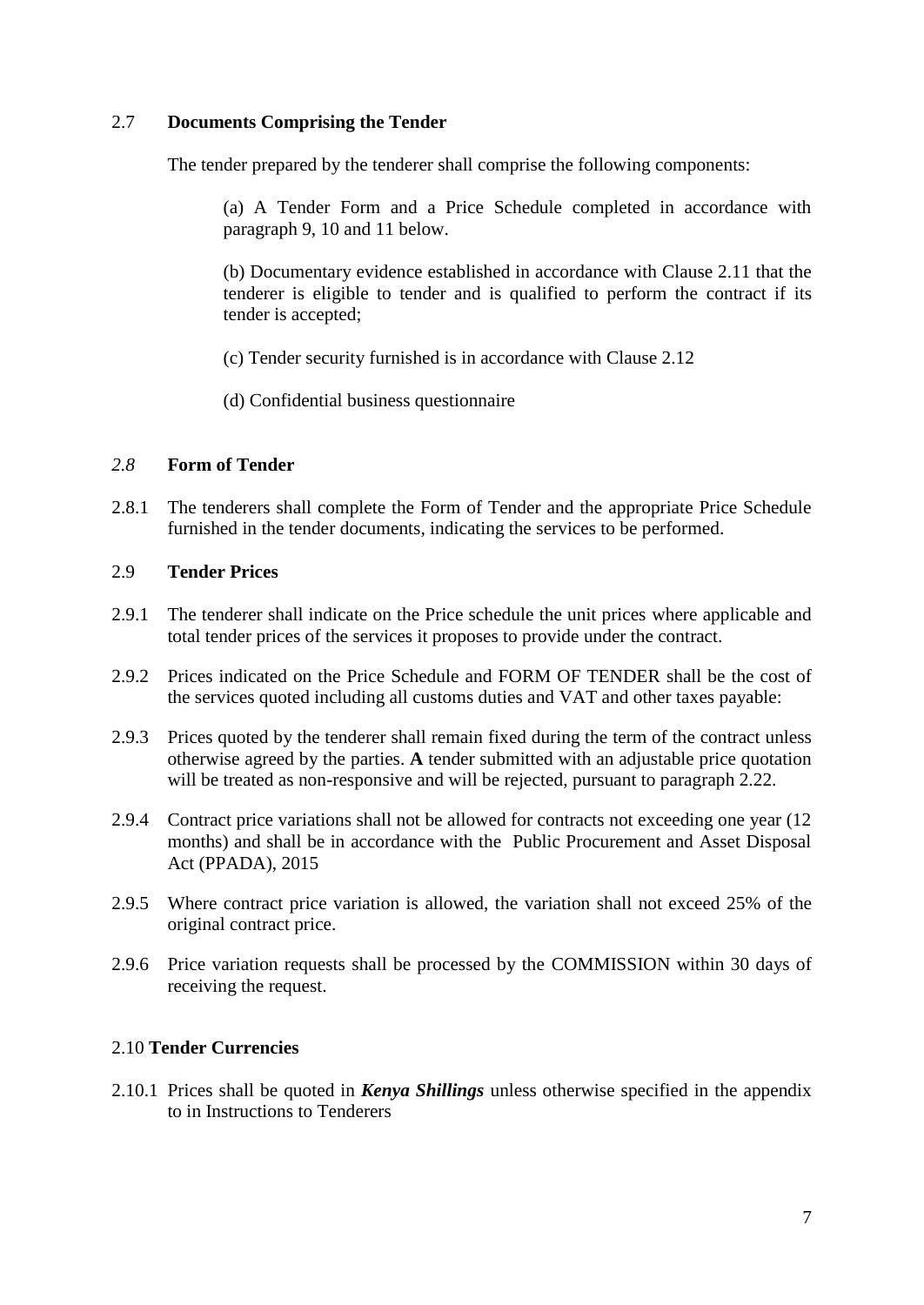### **2.11 Tenderers Eligibility and Qualifications.**

- 2.11.1 Pursuant to Clause 2.1 the tenderer shall furnish, as part of its tender, documents establishing the tenderers eligibility to tender and its qualifications to perform the contract if its tender is accepted.
- 2.11.2 The documentary evidence of the tenderers qualifications to perform the contract if its tender is accepted shall establish to the COMMISSION's satisfaction that the tenderer has the financial and technical capability necessary to perform the contract.

### 2.12 **Tender Security**

- 2.12.1 The tenderer shall furnish, as part of its tender, a tender security for the amount and form specified in the Invitation to tender.
- 2.12.2 The tender security shall be in the amount not exceeding 2 per cent of the tender price.
- 2.12.2 The tender security is required to protect the COMMISSION against the risk of Tenderer's conduct which would warrant the security's forfeiture, pursuant to paragraph 2.12.7
- 2.12.3 The tender security shall be denominated in a Kenya Shillings or in another freely convertible currency and shall be in the form of:
	- a) A bank guarantee.
	- b) Cash.
	- c) Such insurance guarantee approved by the Authority.
	- d) Letter of credit
- 2.12.4 Any tender not secured in accordance with paragraph 2.12.1 and 2.12.3 will be rejected by the COMMISSION as non-responsive, pursuant to paragraph 2.20
- 2.12.5 Unsuccessful tenderer's security will be discharged or returned as promptly as possible as but not later than thirty (30) days after the expiration of the period of tender validity prescribed by the COMMISSION.
- 2.12.6 The successful tenderer's tender security will be discharged upon the tenderer signing the contract, pursuant to paragraph 2.29, and furnishing the performance security, pursuant to paragraph 2.30.
- 2.12.7 The tender security may be forfeited:
	- (a) If a tenderer **withdraws** its tender **during** the period of tender validity specified by the COMMISSION on the Tender Form; or
	- (b) In the case of a successful tenderer, *if* the tenderer fails:
		- (i). to sign the contract in accordance with paragraph 30

**or**

- (ii). to furnish performance security in accordance with paragraph 31.
- (c) If the tenderer rejects, correction of an error in the tender.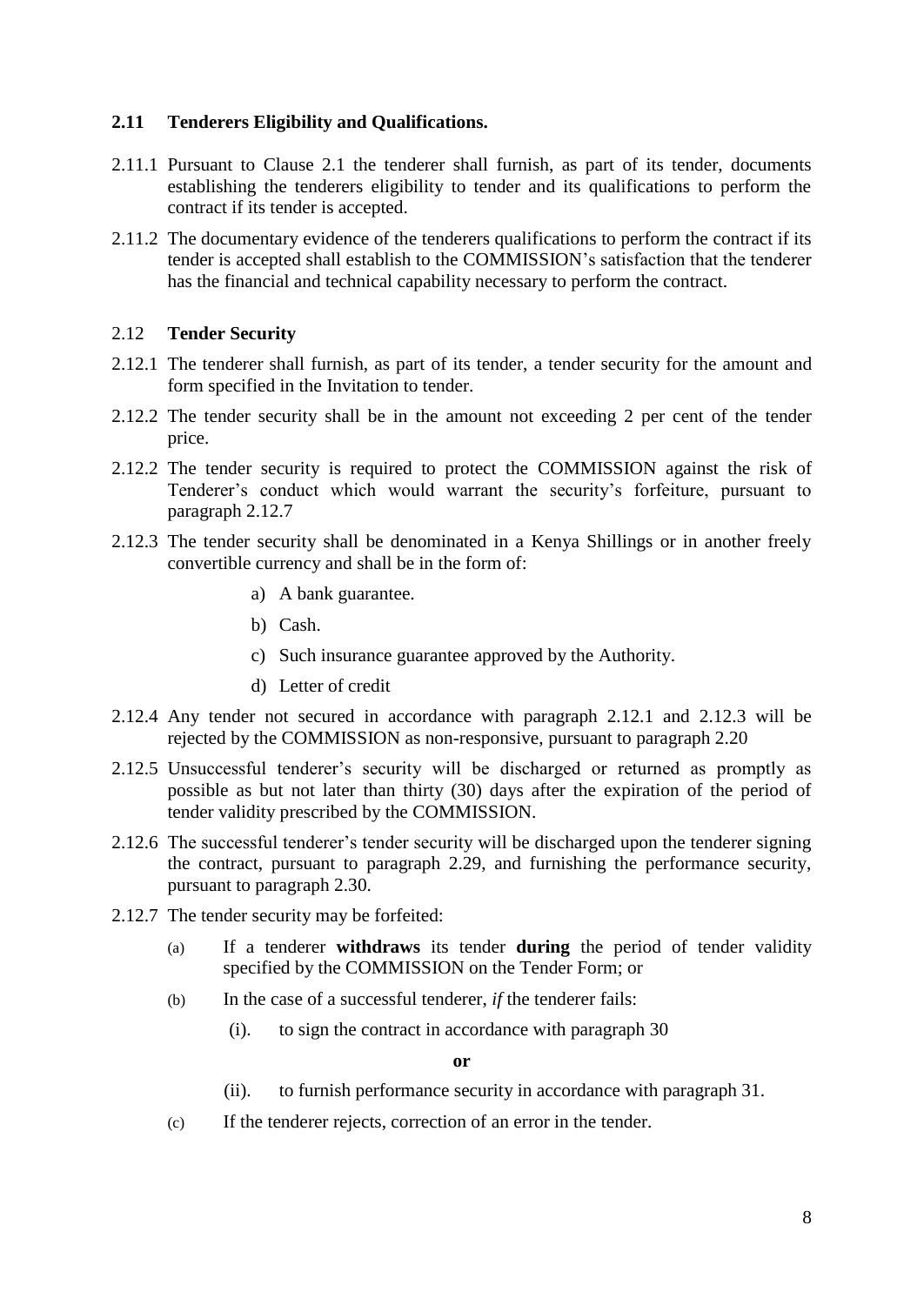# **2.13 Validity of Tenders**

- 2.13.1 Tenders shall remain valid for 60 days or as specified in the invitation to tender after date of tender opening prescribed by the COMMISSION, pursuant to paragraph 2.18. A tender valid for a shorter period shall be rejected by the COMMISSION as nonresponsive.
- 2.13.2 In exceptional circumstances, the COMMISSION may solicit the Tenderer's consent to an extension of the period of validity. The request and the responses thereto shall be made in writing. The tender security provided under paragraph 2.12 shall also be suitably extended. A tenderer may refuse the request without forfeiting its tender security. A tenderer granting the request will not be required nor permitted to modify its tender.

### 2.14 **Format and Signing of Tender**

- 2.14.1 The tenderer shall prepare two copies of the tender, clearly*/*marking each **"ORIGINAL TENDER" and "COPY OF TENDER,"** as appropriate. In the event of any discrepancy between them, the original shall govern.
- 2.14.2 The original and all copies of the tender shall be typed or written in indelible ink and shall be signed by the tenderer or a person or persons duly authorized to bind the tenderer to the contract. All pages of the tender, except for un-amended printed literature, shall be initialed by the person or persons signing the tender.
- 2.14.3 The tender shall have no interlineations, erasures, or overwriting except as necessary to correct errors made by the tenderer, in which case such corrections shall be initialed by the person or persons signing the tender.

# 2.15 **Sealing and Marking of Tenders**

- 2.15.1 The tenderer shall seal the original and each copy of the tender in separate envelopes, duly marking the envelopes as **"ORIGINAL"** and **"COPY**." The envelopes shall then be sealed in an outer envelope. The inner and outer envelopes shall:
	- (a) be addressed to the COMMISSION at the address given in the invitation to tender

# (b) bear, tender number and name in the invitation to tender and the words: **"DO NOT OPEN BEFORE Thursday, 13th February, 2020 at 11:00am East African Time.**

- 2.15.3 The inner envelopes shall also indicate the name and address of the tenderer to enable the tender to be returned unopened in case it is declared "late".
- 2.15.4 If the outer envelope is not sealed and marked as required by paragraph 2.15.2, the COMMISSION will assume no responsibility for the tender's misplacement or premature opening.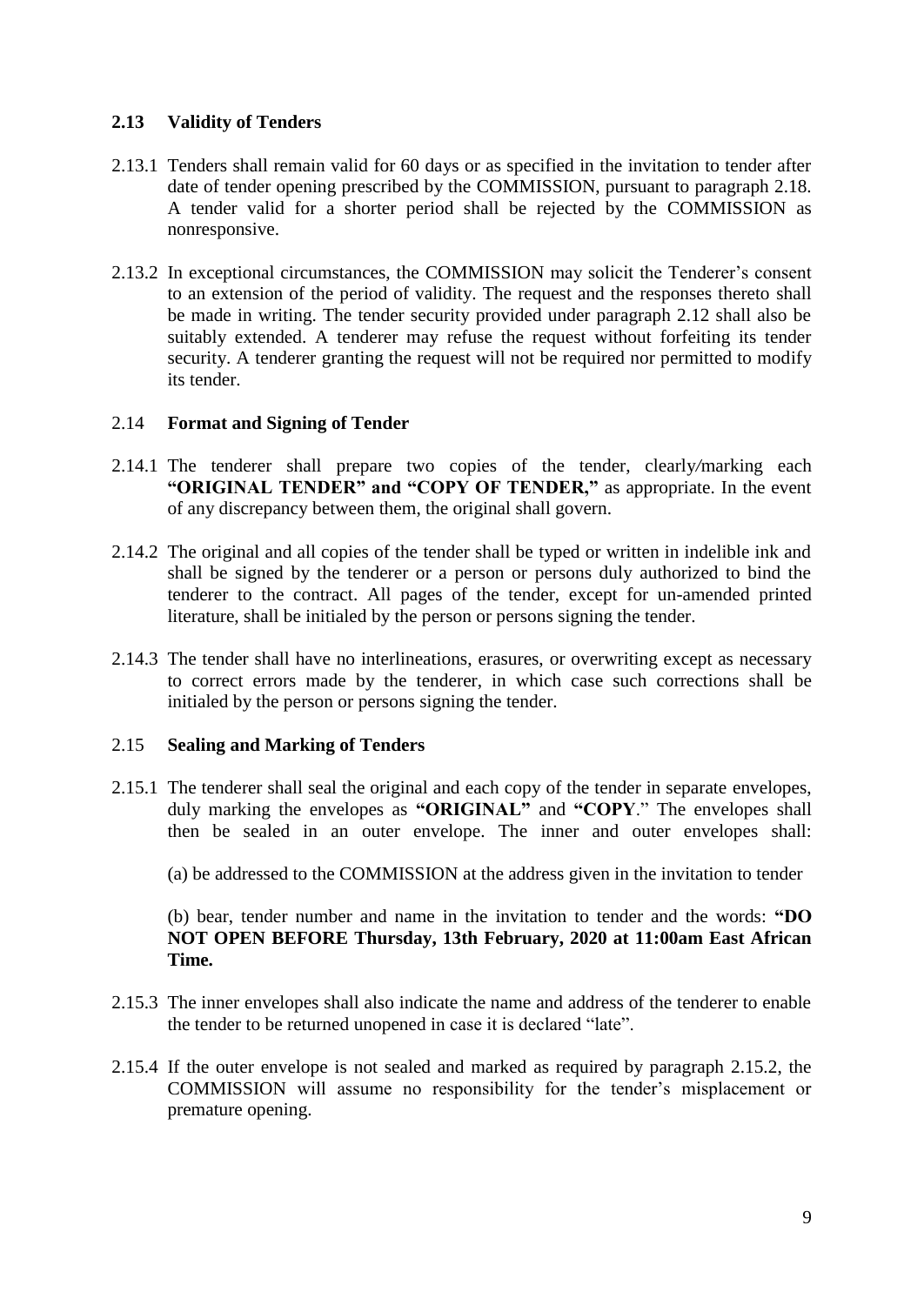### 2.16 **Deadline for Submission of Tenders**

2.16.1 Tenders must be received by the COMMISSION at the address specified under paragraph 2.15.2 no later than **Thursday, 13th February, 2020 at 11:00am East African Time.** 

- 2.16.2 The COMMISSION may, at its discretion, extend this deadline for the submission of tenders by amending the tender documents in accordance with paragraph 6, in which case all rights and obligations of the COMMISSION and candidates previously subject to the deadline will thereafter be subject to the deadline as extended.
- 2.16.3 Bulky tenders which will not fit in the tender box shall be received by the COMMISSION as provided for in the appendix.

#### 2.17 **Modification and withdrawal of tenders**

- 2.17.1 The tenderer may modify or withdraw its tender after the tender's submission, provided that written notice of the modification , including substitution or withdrawal of the tender's is received by the COMMISSION prior to the deadline prescribed for the submission of tenders.
- 2.17.2 The Tenderer's modification or withdrawal notice shall be prepared, sealed, marked, and dispatched in accordance with the provisions of paragraph 2.15. A withdrawal notice may also be sent by cable, but followed by a signed confirmation copy, postmarked not later than the deadline for submission of tenders.
- 2.17.3 No tender may be modified after the deadline for submission of tenders.
- 2.17.4 No tender may be withdrawn in the interval between the deadline for submission of tenders and the expiration of the period of tender validity specified by the tenderer on the Tender Form. Withdrawal of a tender during this interval may result in the Tenderer's forfeiture of its tender security, pursuant to paragraph 2.12.7.
- 2.17.5 The COMMISSION may at any time terminate procurement proceedings before contract award and shall not be liable to any person for the termination.
- 2.17.6 The COMMISSION shall give prompt notice of the termination to the tenderers and on request give its reasons for termination within 14 days of receiving the request from any tenderer.

# 2.18 **Opening of Tenders**

- 2.18.1 The COMMISSION will open all tenders in the presence of tenderers' representatives who choose to attend, on *Thursday, 13th February, 2020 at 11:00am East African Time* and in the location specified in the invitation to tender. The tenderers' representatives who are present shall sign a register evidencing their attendance.
- 2.18.3 The tenderers' names, tender modifications or withdrawals, tender prices, discounts, and the presence or absence of requisite tender security and such other details as the COMMISSION, at its discretion, may consider appropriate, will be announced at the opening.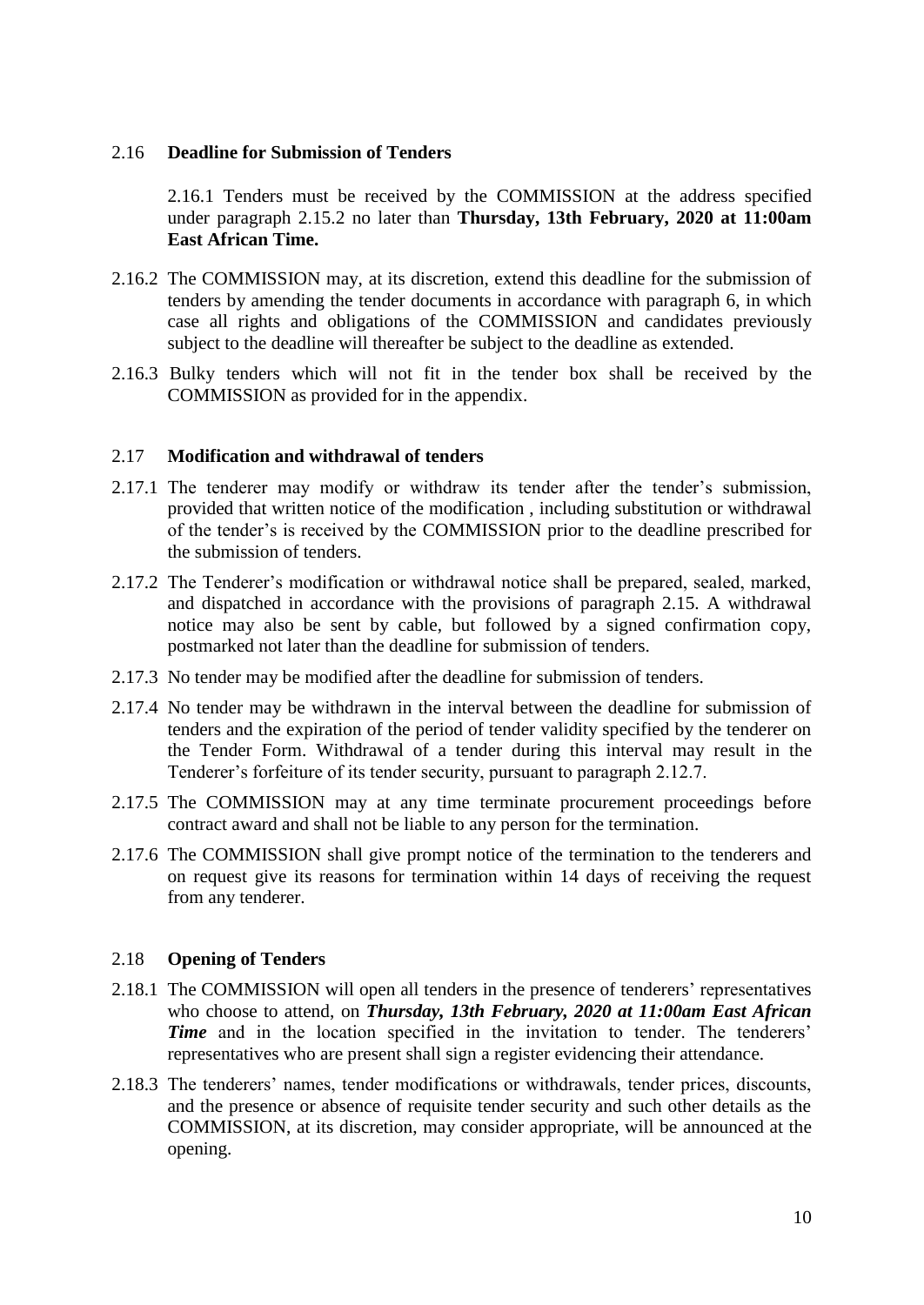2.18.4 The COMMISSION will prepare minutes of the tender opening which will be submitted to the tenderers that signed the tender opening register and will have made the request.

### **2.19 Clarification of tenders**

- 2.19.1 To assist in the examination, evaluation and comparison of tenders the COMMISSION may at its discretion, ask the tenderer for a clarification of its tender. The request for clarification and the response shall be in writing, and no change in the prices or substance shall be sought, offered, or permitted.
- 2.19.2 Any effort by the tenderer to influence the COMMISSION in the COMMISSION's tender evaluation, tender comparison or contract award decisions may result in the rejection of the tenderers tender.

Comparison or contract award decisions may result in the rejection of the tenderers' tender.

### 2.20 **Preliminary Examination and Responsiveness**

- 2.20.1 The COMMISSION will examine the tenders to determine whether they are complete, whether any computational errors have been made, whether required securities have been furnished whether the documents have been properly signed, and whether the tenders are generally in order.
- 2.20.2 Arithmetical errors will be rectified on the following basis. If there is a discrepancy between the unit price and the total price that is obtained by multiplying the unit price and quantity, the unit price shall prevail, and the total price shall be corrected. if the candidate does not accept the correction of the errors, its tender will be rejected, and its tender security may be forfeited. If there is a discrepancy between words and figures, the amount in words will prevail.
- 2.20.3 The COMMISSION may waive any minor informality or nonconformity or irregularity in a tender which does not constitute a material deviation, provided such waiver does not prejudice or affect the relative ranking of any tenderer.
- 2.20.4 Prior to the detailed evaluation, pursuant to paragraph 23, the COMMISSION will determine the substantial responsiveness of each tender to the tender documents. For purposes of these paragraphs, a substantially responsive tender is one which conforms to all the terms and conditions of the tender documents without material deviations. The COMMISSION's determination of a tender's responsiveness is to be based on the contents of the tender itself without recourse to extrinsic evidence.
- 2.20.5 If a tender is not substantially responsive, it will be rejected by the COMMISSION and may not subsequently be made responsive by the tenderer by correction of the nonconformity.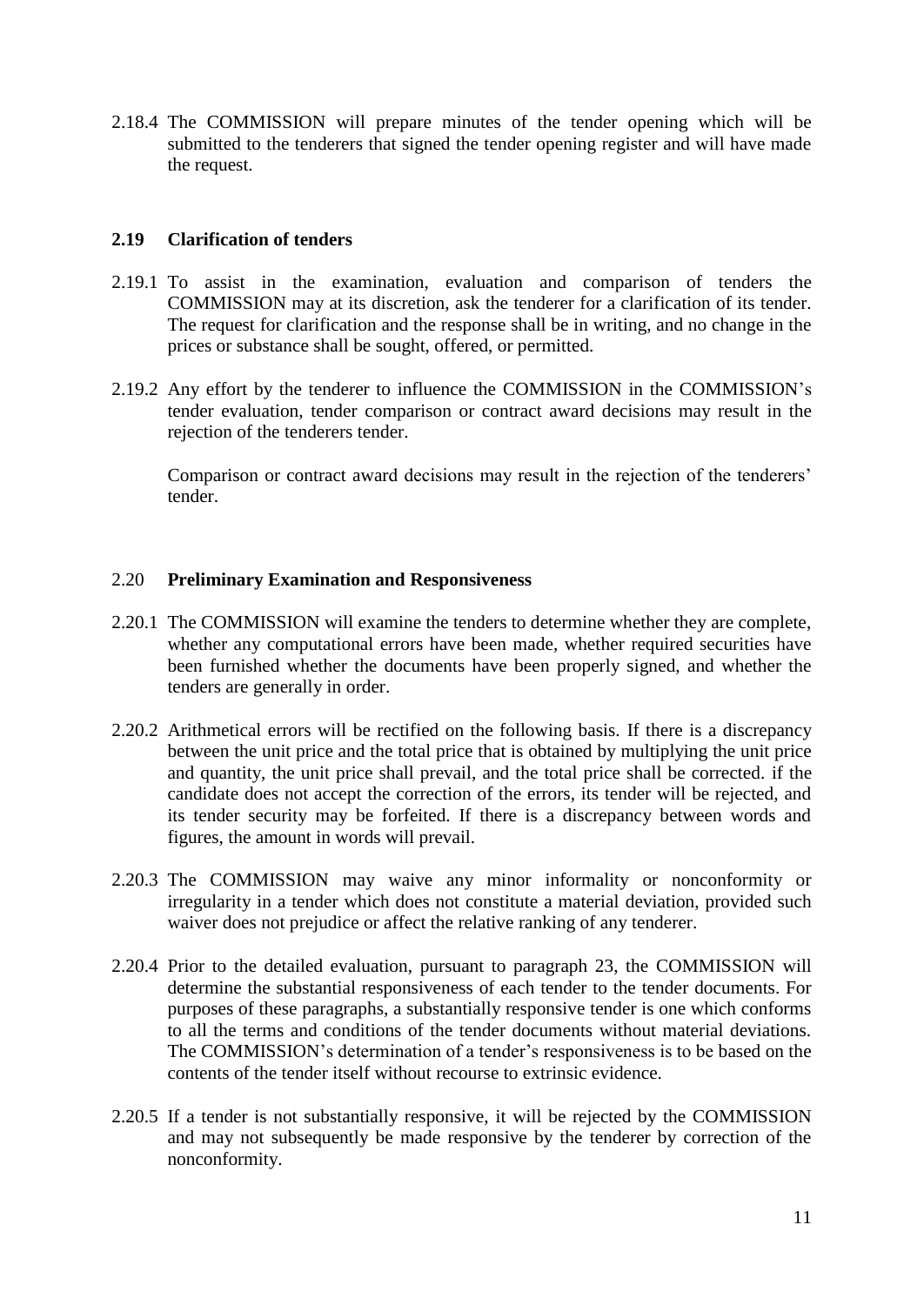### 2.21 **Conversion to a single currency**

2.21.1 Where other currencies are used, the COMMISSION will convert those currencies to Kenya shillings using the selling exchange rate on the date of tender closing provided by the central bank of Kenya.

### 2.22 **Evaluation and comparison of tenders**.

- 2.22.1 The COMMISSION will evaluate and compare the tenders which have been determined to be substantially responsive, pursuant to paragraph 2.20
- 2.22.2 The comparison shall be of the price including all costs as well as duties and taxes payable on all the materials to be used in the provision of the services.
- 2.22.3 The COMMISSION's evaluation of a tender will take into account, in addition to the tender price, the following factors, in the manner and to the extent indicated in paragraph 2.22.4 and in the technical specifications:
	- (a) operational plan proposed in the tender;

(b) deviations in payment schedule from that specified in the Special Conditions of Contract;

2.22.4 Pursuant to paragraph 22.3 the following evaluation methods will be applied:

#### (a) *Operational Plan.*

The COMMISSION requires that the services under the Invitation for Tenders shall be performed at the time specified in the Schedule of Requirements. Tenders offering to perform longer than the COMMISSION's required delivery time will be treated as non-responsive and rejected.

#### (b) *Deviation in payment schedule.*

Tenderers shall state their tender price for the payment on a schedule outlined in the special conditions of contract. Tenders will be evaluated on the basis of this base price. Tenderers are, however, permitted to state an alternative payment schedule and indicate the reduction in tender price they wish to offer for such alternative payment schedule. The COMMISSION may consider the alternative payment schedule offered by the selected tenderer.

- 2.22.5 The tender evaluation committee shall evaluate the tender within 30 days from the date of opening the tender.
- 2.22.6 To qualify for contract awards, the tenderer shall have the following:-
	- (a) Necessary qualifications, capability experience, services, equipment and facilities to provide what is being procured.
	- (b) Legal capacity to enter into a contract for procurement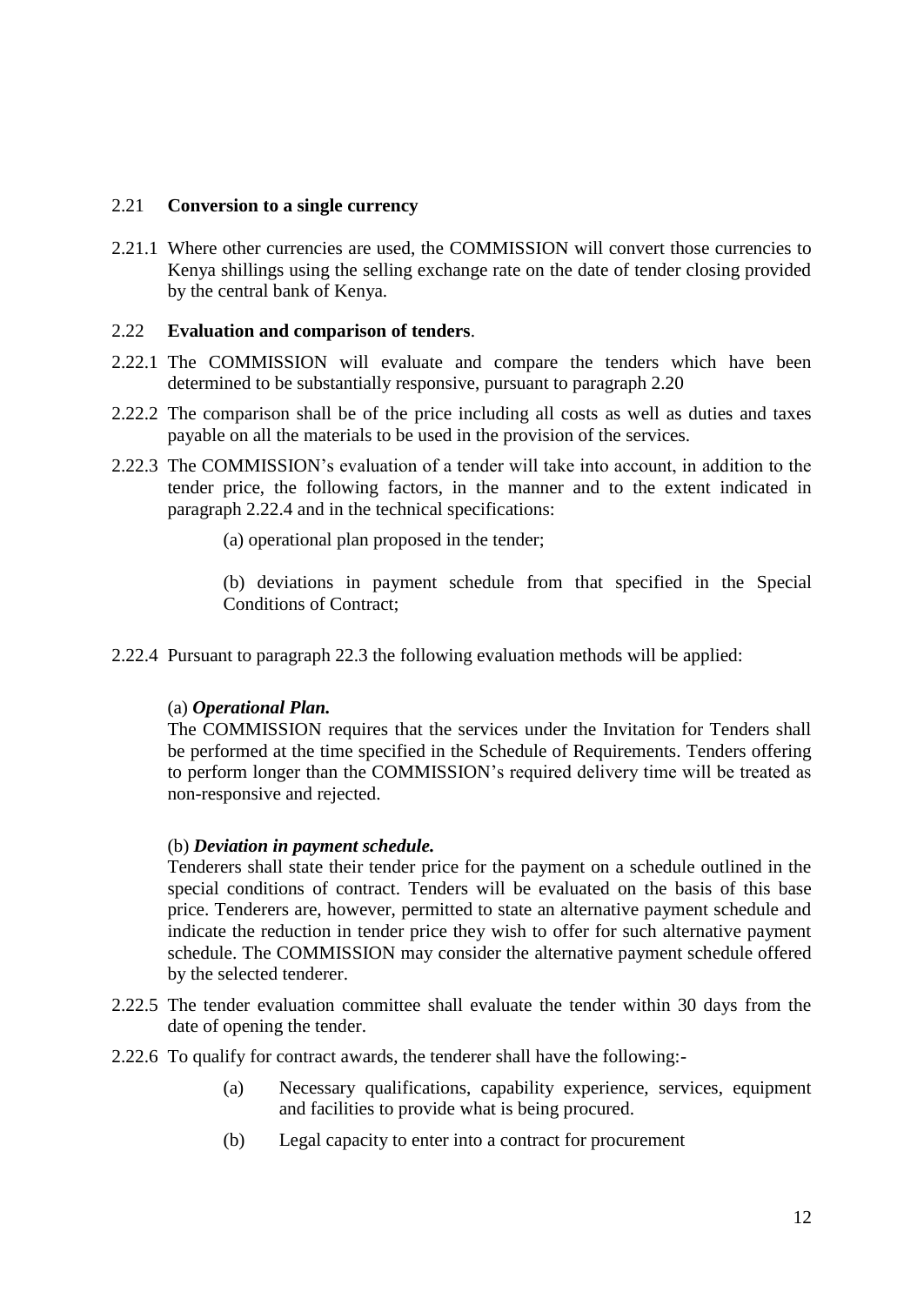- (c) Shall not be insolvent, in receivership, bankrupt or in the process of being wound up and is not the subject of legal proceedings relating to the foregoing
- (d) Shall not be debarred from participating in public procurement.

### 2.23. **Contacting the Independent Electoral and Boundaries Commission**

- 2.23.1 Subject to paragraph 2.19, no tenderer shall contact the COMMISSION on any matter relating to its tender, from the time of the tender opening to the time the contract is awarded.
- 2.23.2 Any effort by a tenderer to influence the COMMISSION in its decisions on tender evaluation tender comparison or contract award may result in the rejection of the tenderers tender.

# **2.24 Award of Contract**

#### a) **Post qualification**

- 2.24.1 In the absence of pre-qualification, the COMMISSION will determine to its satisfaction whether the tenderer that is selected as having submitted the lowest evaluated responsive tender is qualified to perform the contract satisfactorily.
- 2.24.2 The determination will take into account the tenderer's financial and technical capabilities. It will be based upon an examination of the documentary evidence of the tenderers qualifications submitted by the tenderer, pursuant to paragraph 2.1.2, as well as such other information as the COMMISSION deems necessary and appropriate.
- 2.24.3 An affirmative determination will be a prerequisite for award of the contract to the tenderer. A negative determination will result in rejection of the Tenderer's tender, in which event the COMMISSION will proceed to the next lowest evaluated tender to make a similar determination of that Tenderer's capabilities to perform satisfactorily.

# b) **Award Criteria**

- 2.24.3 Subject to paragraph 2.29 the COMMISSION will award the contract to the successful tenderer whose tender has been determined to be substantially responsive and has been determined to be the lowest evaluated tender, provided further that the tenderer is determined to be qualified to perform the contract satisfactorily.
- 2.24.4 The COMMISSION reserves the right to accept or reject any tender and to annul the tendering process and reject all tenders at any time prior to contract award, without thereby incurring any liability to the affected tenderer or tenderers or any obligation to inform the affected tenderer or tenderers of the grounds for the COMMISSION's action. If the COMMISSION determines that none of the tenderers is responsive; the COMMISSION shall notify each tenderer who submitted a tender.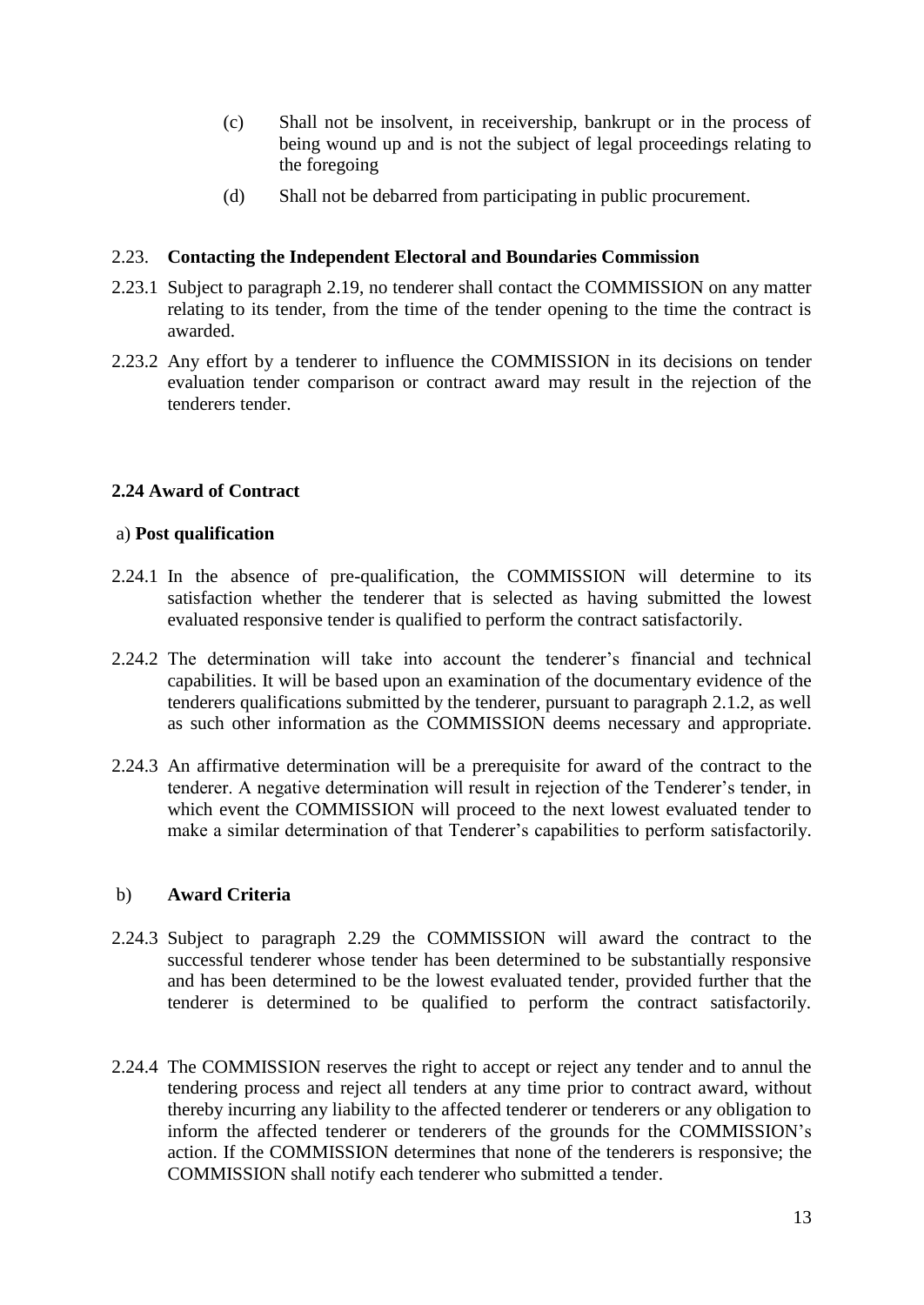2.24.5 A tenderer who gives false information in the tender document about its qualification or who refuses to enter into a contract after notification of contract award shall be considered for debarment from participating in future public procurement.

### 2.25 **Notification of award**

- 2.25.1 Prior to the expiration of the period of tender validity, the Procuring entity will notify the successful tenderer in writing that its tender has been accepted.
- 2.25.2 The notification of award will signify the formation of the Contract subject to the signing of the contract between the tenderer and the COMMISSION pursuant to clause 2.29. Simultaneously the other tenderers shall be notified that their tenders have not been successful.
- 2.25.3 Upon the successful Tenderer's furnishing of the performance security pursuant to paragraph 31, the COMMISSION will promptly notify each unsuccessful Tenderer and will discharge its tender security, pursuant to paragraph 2.12

### 2.26 **Signing of Contract**

- 2.26.1 At the same time as the COMMISSION notifies the successful tenderer that its tender has been accepted, the COMMISSION will simultaneously inform the other tenderers that their tenders have not been successful.
- 2.26.2 Within fourteen (14) days of receipt of the Contract Form, the successful tenderer shall sign and date the contract and return **it** to the COMMISSION.
- 2.26.3 The parties to the contract shall have it signed within 30 days from the date of notification of contract award unless there is an administrative review request.

#### 2.27 **Performance Security**

- 2.27.1 Within thirty (30) days of the receipt of notification of award from the COMMISSION, the successful tenderer shall furnish the performance security in accordance with the Conditions of Contract, in the Performance Security Form provided in the tender documents, or in another form acceptable to the COMMISSION.
- 2.27.2 Failure of the successful tenderer to comply with the requirement of paragraph 2.29 or paragraph 2.30.1 shall constitute sufficient grounds for the annulment of the award and forfeiture of the tender security, in which event the COMMISSION may make the award to the next lowest evaluated or call for new tenders.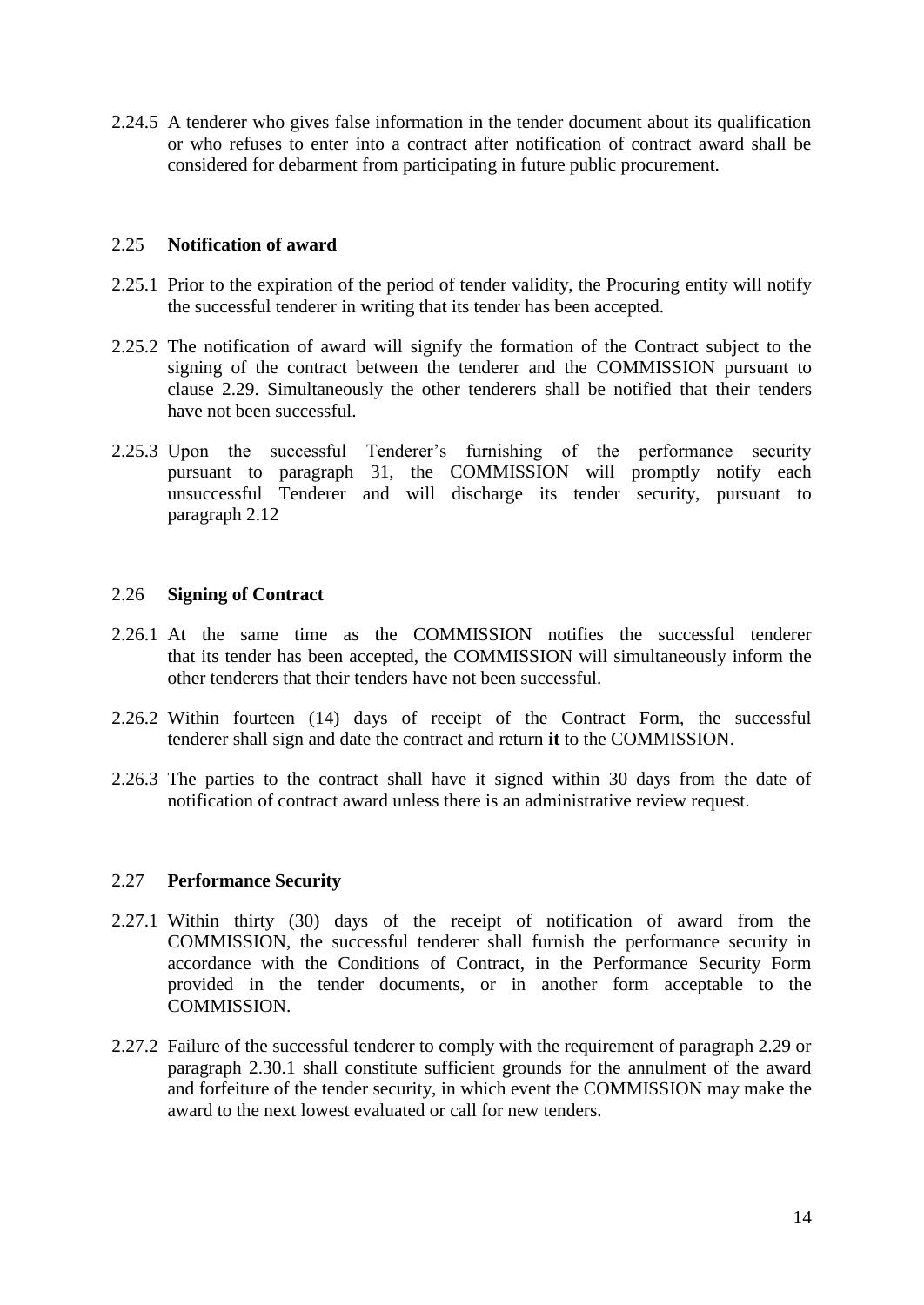### 2.28 **Corrupt or Fraudulent Practices**

- 2.28.1 The COMMISSION requires that tenderers observe the highest standard of ethics during the procurement process and execution of contracts. A tenderer shall sign a declaration that he has not and will not be involved in corrupt or fraudulent practices.
- 2.28.2 The COMMISSION will reject a proposal for award if it determines that the tenderer recommended for award has engaged in corrupt or fraudulent practices in competing for the contract in question;
- 2.28.3 Further, a tenderer who is found to have indulged in corrupt or fraudulent practices risks being debarred from participating in public procurement in Kenya.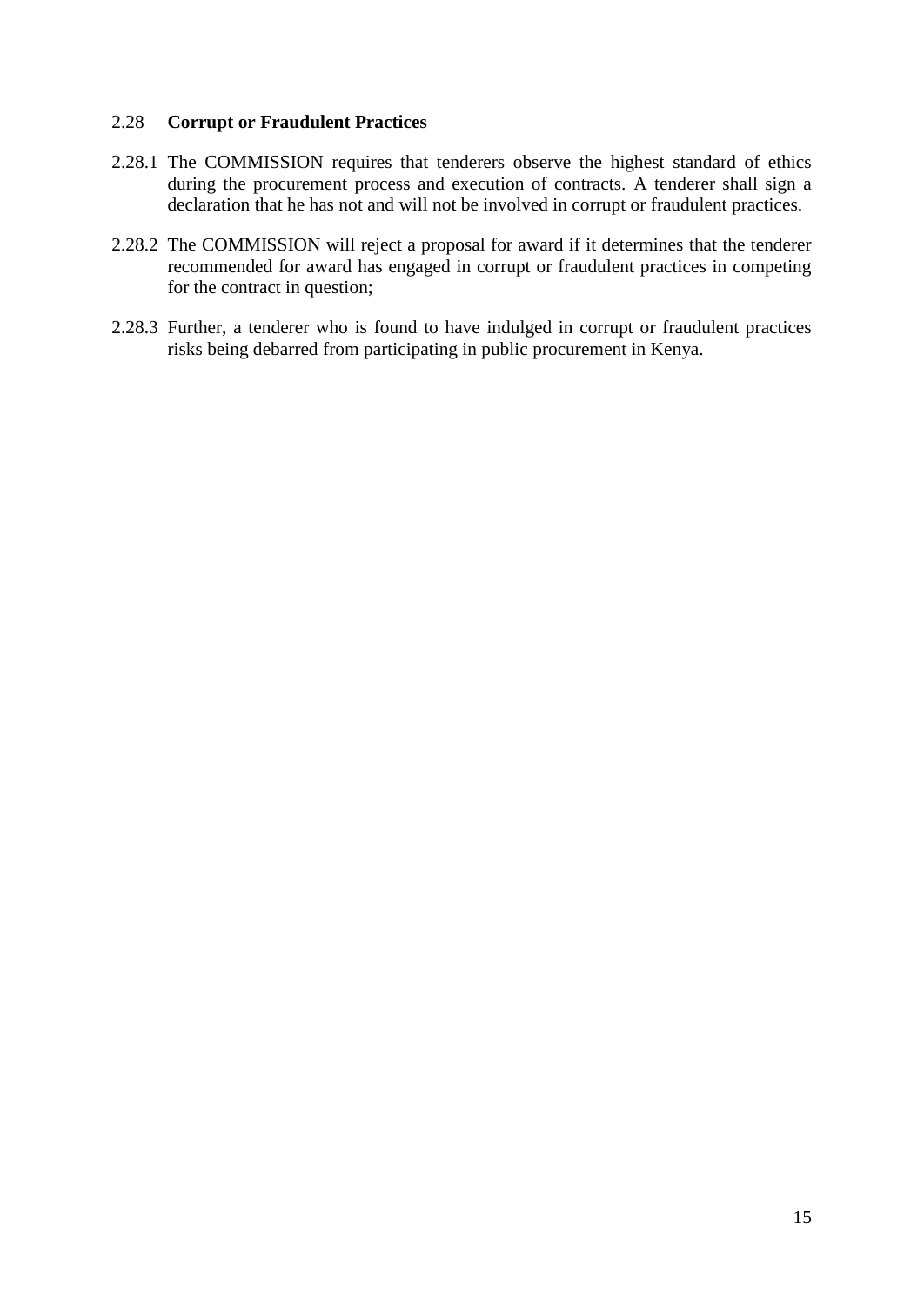# **APPENDIX TO INSTRUCTIONS TO THE TENDERERS**

The following information for procurement of services shall complement or amend the provisions of the instructions to tenderers. Wherever there is a conflict between the provisions of the instructions to tenderers and the provisions of the appendix, the provisions of the appendix herein shall prevail over those of the instructions to tenderers

| Instruction  | Particulars of appendix to instructions to tenderers                                                                                                                                                                                                                                                                                                                                                                                                 |
|--------------|------------------------------------------------------------------------------------------------------------------------------------------------------------------------------------------------------------------------------------------------------------------------------------------------------------------------------------------------------------------------------------------------------------------------------------------------------|
| to Tenderers |                                                                                                                                                                                                                                                                                                                                                                                                                                                      |
| 2.1          | Particulars of eligible tenderers: The tender is restricted to Petroleum Products and Service<br>Providers registered in Kenya who have appropriate and valid accreditation                                                                                                                                                                                                                                                                          |
| 2.2.2        | A complete set of tender documents may be downloaded by interested tenderers <i>free of</i><br><i>charge from the Commission's</i> website <b>WWW.iebc.or.ke</b> . Tenderers who download the tender<br>documents through the websites are advised to registers at the Supply Chain Offices or email<br>their contacts through info@iebc.or.ke before the closing date. The Supply Chain Offices are<br>indicated on Annex 1 as the delivery points. |
| 2.4.1        | The request for clarification and the response shall be in writing through the: -<br>The Ag. Chief Executive Officer/Commission Secretary<br><b>Independent Electoral and Boundaries Commission(IEBC)</b><br>P.O.Box45371-00100, Nairobi, Tel; 254-20-2796000<br>www.iebc.or.ke,Email:info@iebc.or.ke                                                                                                                                                |
| 2.9.3        | The prices quoted shall be fixed for a period of Two (2) years.                                                                                                                                                                                                                                                                                                                                                                                      |
| 2.10         | Particulars of other currencies allowed. None                                                                                                                                                                                                                                                                                                                                                                                                        |
| 2.10.1       | Prices shall be quoted in Kenya Shillings.                                                                                                                                                                                                                                                                                                                                                                                                           |
| 2.11         | Documentary evidence of the tenderers qualifications to perform the contract if its tender is<br>accepted shall be established to the Procuring entity's satisfaction;<br>Valid Certificate of Registration/ Incorporation<br>1.<br>Valid Tax Compliance Certificate<br>2.                                                                                                                                                                           |
| 2.11.2       | The documentary evidence of the tenderers qualifications proving technical capability<br>necessary to perform the contract. Proof of presence and outlets in over 30 Counties in Kenya                                                                                                                                                                                                                                                               |
| 2.12.1       | The Tender Security will be 2% of the tender sum and shall be in form of a Bank Guarantee                                                                                                                                                                                                                                                                                                                                                            |
| 2.12.2       | Particulars of tender security if applicable, Kshs.100, 000 valid for an additional thirty (30)<br>days after the expiry of the tender validity period. i.e. 150 days.                                                                                                                                                                                                                                                                               |
| 2.12.4       | Form of Tender Security: The Tender Security shall be in the form of a Guarantee from a<br>reputable bank                                                                                                                                                                                                                                                                                                                                            |
| 2.13         | Validity of Tenders: Tenders Shall remain valid for 120 days after date of tender opening                                                                                                                                                                                                                                                                                                                                                            |
| 2.15.1       | The bidders must submit one (1) ORIGINAL TENDER" and one (1) COPY of the Tender                                                                                                                                                                                                                                                                                                                                                                      |
| 2.16.3       | Bulky tenders which do not fit in the tender box shall be delivered and received at the<br>Directorate of Supply chain Management Office Room 5 <sup>th</sup> Floor, Anniversary Towers, Off<br>University Way, Nairobi. The Client shall not be liable for any loss or damage to a tender<br>document                                                                                                                                               |
| 2.18.1       | The location of tender opening is as indicated in the letter of invitation to Tender and<br>Annex 1                                                                                                                                                                                                                                                                                                                                                  |
| 2.27.2       | Award will be based on overall lowest evaluated and most responsive bidder.                                                                                                                                                                                                                                                                                                                                                                          |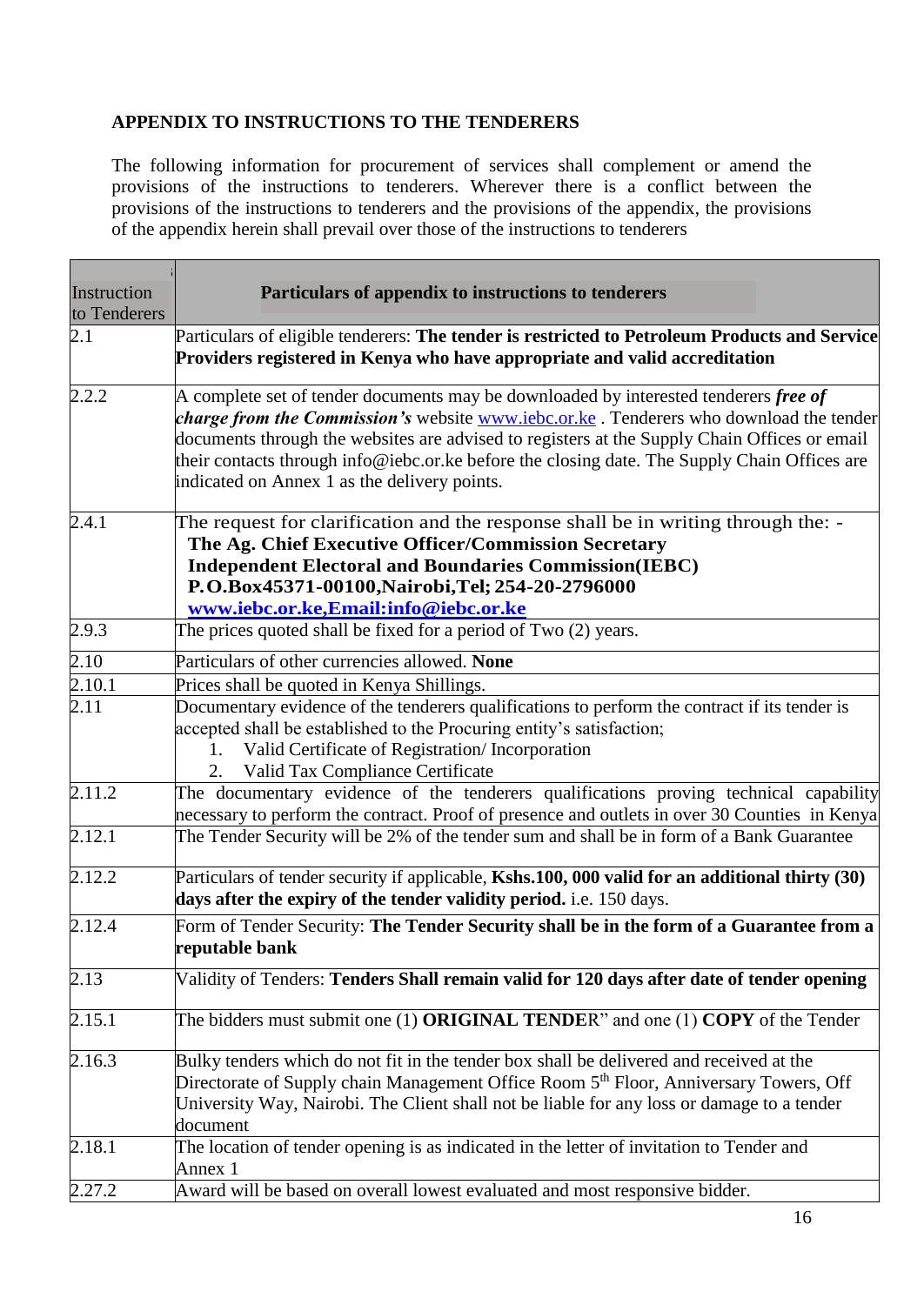| $\mathbf{i}$<br><b>Preliminary Evaluation (Provide Certified Copies of Documents)</b> |                                                                                                                                              |                                                  |
|---------------------------------------------------------------------------------------|----------------------------------------------------------------------------------------------------------------------------------------------|--------------------------------------------------|
| S/No                                                                                  | <b>Mandatory Requirements</b>                                                                                                                | <b>Responsive</b><br>or Not<br><b>Responsive</b> |
| <b>MR1</b>                                                                            | Must Submit a copy of certified Registration/Certificate                                                                                     |                                                  |
| MR <sub>2</sub>                                                                       | Must Provide copy of the company's Valid/Current Certificate of Tax<br>Compliance issued by Kenya Revenue Authority (KRA).                   |                                                  |
| MR3                                                                                   | Must provide Evidence of physical registered office (Certified copy of a<br>Valid Single Business Permit related to this line of Business)   |                                                  |
| <b>MR4</b>                                                                            | Must Submit a completed company's profile using the Confidential<br>Business Questionnaire attached as in appendix 1 to this tender document |                                                  |
| MR <sub>5</sub>                                                                       | Must provide Form of tender duly filled and signed                                                                                           |                                                  |
| <b>MR6</b>                                                                            | Must Fill the Price Schedule in the Format provided                                                                                          |                                                  |
| <b>MR7</b>                                                                            | Fully operational Fuel Card system                                                                                                           |                                                  |
| <b>MR8</b>                                                                            | Tenderers must serialize and initialize all pages of the submitted bid                                                                       |                                                  |
|                                                                                       | At this stage, the tenderer's submission will either be responsive or non-responsive. The non-                                               |                                                  |
|                                                                                       | recognized or building in our of the Fight (0) mondatory requirements will be eliminated from                                                |                                                  |

**responsive submissions in any of the Eight (8) mandatory requirements will be eliminated from the entire evaluation process and will not be considered further.**

|                  | ii) Technical Mandatory Requirements                               |                  |
|------------------|--------------------------------------------------------------------|------------------|
| S/N <sub>O</sub> | <b>Evaluation Attribute</b>                                        | <b>Compliant</b> |
|                  |                                                                    | $or$             |
|                  |                                                                    | <b>None</b>      |
|                  |                                                                    | <b>Compliant</b> |
|                  | Written confirmation on Terms Of Payment Of 30 - 45 Days Credit    |                  |
|                  | Period on the Firms Letterhead                                     |                  |
| $\overline{2}$   | Duly completed Declaration Form stamped and signed                 |                  |
| 3                | Proof of presence and outlets in over 30 Counties in Kenya         |                  |
|                  | (Indicate number of outlets per County by attaching proof)         |                  |
| 4                | Three Recommendation Letters and Three Copies of LPOs or Contracts |                  |
|                  | from different Corporate organizations where you have supplied a   |                  |
|                  | similar products                                                   |                  |

Non-responsive submissions in any of the Four (4) technical mandatory requirements will be eliminated from the entire process and will not be considered further.

# iii) FINANCIAL EVALUATION

This will include the following: -

- A) Confirmation of and Considering Price Schedule Duly Completed and Signed;
- B) Checking that the Tenderer has Quoted Prices Based on Vat Inclusive;
- C) Correction of Arithmetical Errors; and
- D) Conducting a Financial Comparison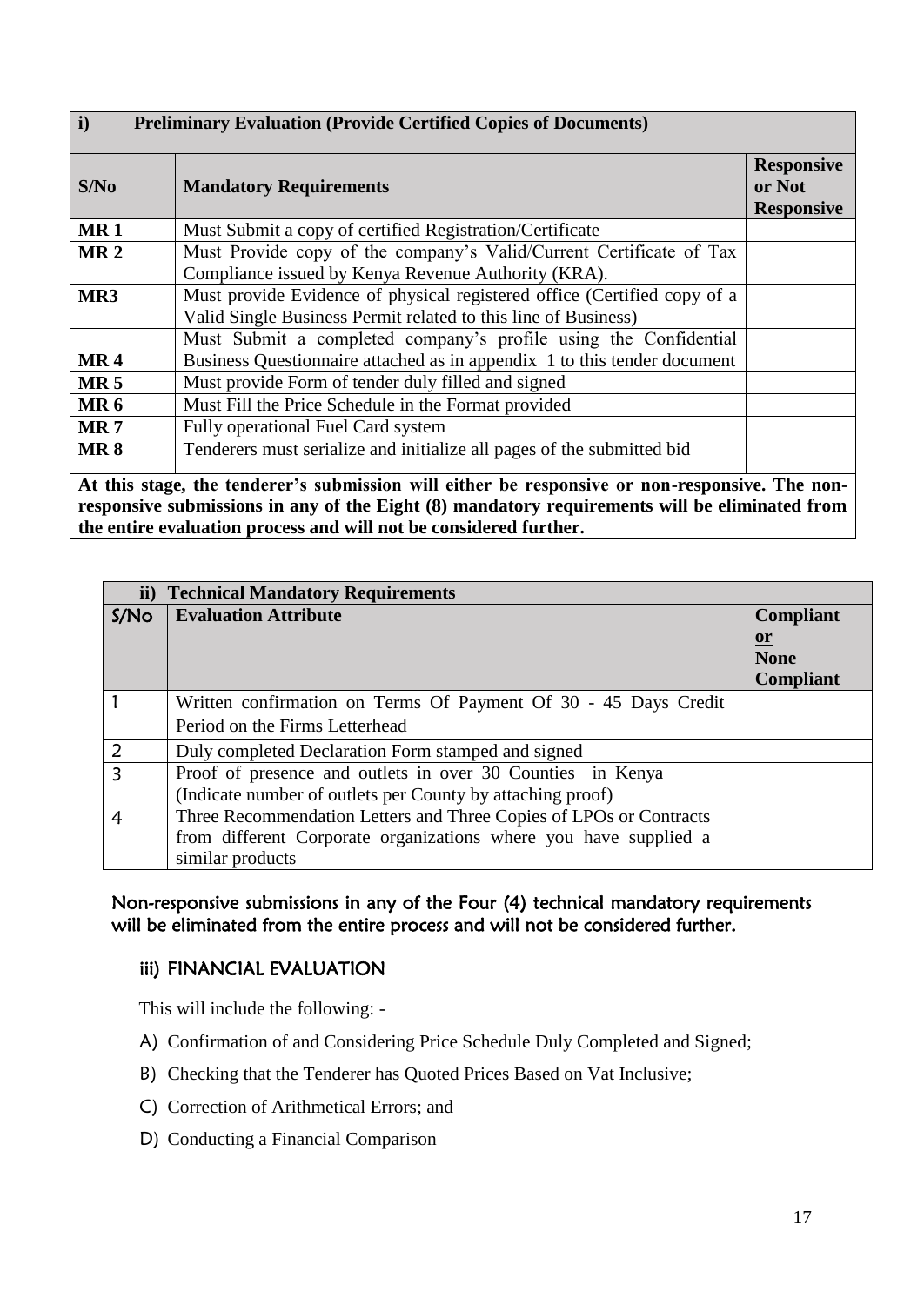# **SECTION III GENERAL CONDITIONS OF CONTRACT**

# **TABLE OF CONTENTS Page**

| 3.1  |  |
|------|--|
| 3.2  |  |
| 3.3  |  |
| 3.4  |  |
| 3.5  |  |
| 3.6  |  |
| 3.7  |  |
| 3.8  |  |
| 3.9  |  |
| 3.10 |  |
| 3.11 |  |
| 3.12 |  |
| 3.13 |  |
| 3.14 |  |
| 3.15 |  |
| 3.16 |  |
| 3.17 |  |
| 3.18 |  |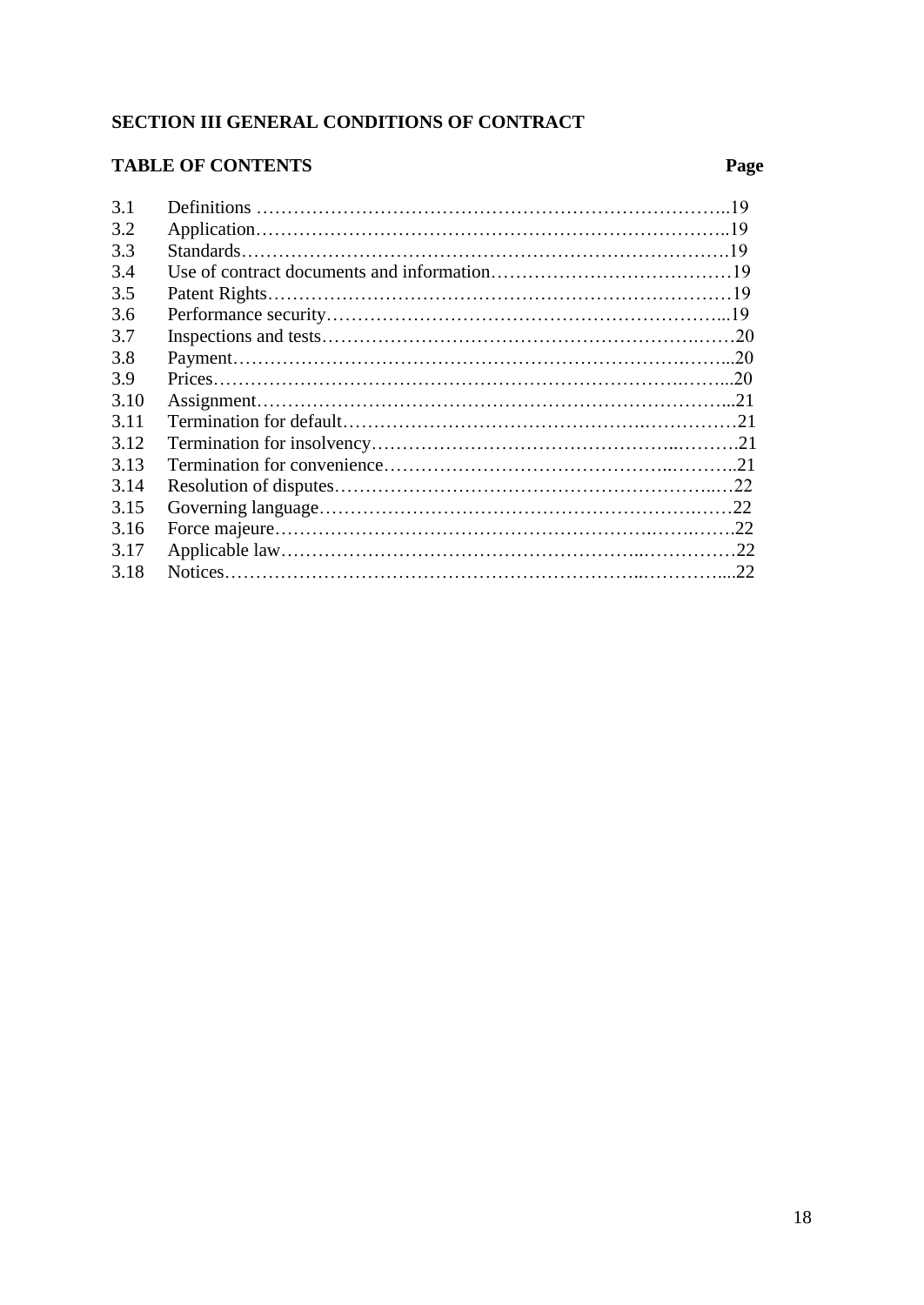# **SECTION III GENERAL CONDITIONS OF CONTRACT**

# 3.1 **Definitions**

In this contract the following terms shall be interpreted as indicated:

- a) "The contract" means the agreement entered into between the INDEPENDENT ELECTRAL AND BOUNDARIES COMMISSION (IEBC) also referred to as the COMMISSION and the tenderer as recorded in the Contract Form signed by the parties, including all attachments and appendices thereto and all documents incorporated by reference therein.
- b) "The Contract Price" means the price payable to the tenderer under the Contract for the full and proper performance of its contractual obligations.
- c) "The services" means services to be provided by the contractor including materials and incidentals which the tenderer is required to provide to the INDEPENDENT ELECTRAL AND BOUNDARIES COMMISSION (IEBC) under the Contract.
- d) "The INDEPENDENT ELECTRAL AND BOUNDARIES COMMISSION (IEBC)" means the organization sourcing for the services under this Contract.
- e) "The contractor means the individual or firm providing the services under this Contract.
- f) "GCC" means general conditions of contract contained in this section
- g) "SCC" means the special conditions of contract
- h) "Day" means calendar day

#### 3.2 **Application**

These General Conditions shall apply to the extent that they are not superceded by provisions of other part of contract.

# 3.3 **Standards**

- 3.3.1 The services provided under this Contract shall conform to the 7 standards mentioned in the Schedule of requirements
- 3.5 **Patent Right's** The tenderer shall indemnify the INDEPENDENT ELECTRAL AND BOUNDARIES COMMISSION (IEBC) against all third-party claims of infringement of patent, trademark, or industrial design tights arising from use of the services under the contract or any part thereof .
- 3.6 **Performance Security** Within twenty eight (28) days of receipt of the notification of Contract award, the successful tenderer shall furnish to the COMMISSION the performance security where applicable in the amount specified in Special Conditions of Contract.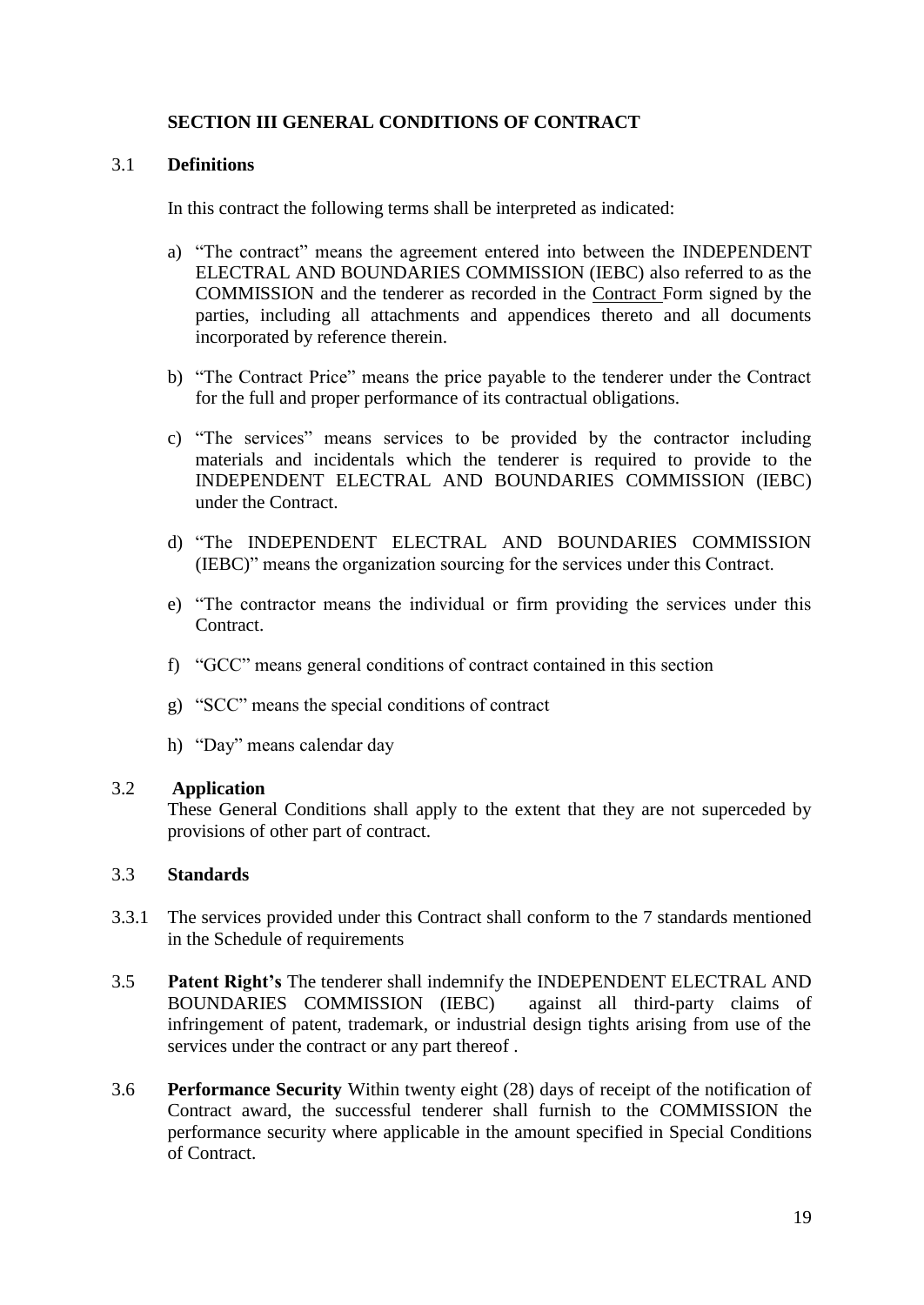- 3.6.2 The proceeds of the performance security shall be payable to the COMMISSION as compensation for any loss resulting from the Tenderer's failure to complete its obligations under the Contract.
- 3.6.3 The performance security shall be denominated in the currency of the Contract, or in a freely convertible currency acceptable to the COMMISSION and shall be in the form of:
	- a) Cash.
	- b) A bank guarantee.
- 3.6.4 The performance security will be discharged by the COMMISSION and returned to the candidate not later than thirty (30) days following the date of completion of the tenderer's performance of obligations under the contract, including any warranty obligations under the contract.

# **3.7 Inspections and Tests**

- 3.7.1 The COMMISSION or its representative shall have the right to inspect and/or to test the services to confirm their conformity to the Contract specifications. The COMMISSION shall notify the tenderer in writing, in a timely manner, of the identity of any representatives retained for these purposes.
- 3.7.2 The inspections and tests may be conducted on the premises of the tenderer or its subcontractor(s). If conducted on the premises of the tenderer or its subcontractor(s), all reasonable facilities and assistance, including access to drawings and production data, shall be furnished to the inspectors at no charge to the COMMISSION.
- 3.7.3 Should any inspected or tested services fail to conform to the Specifications, the COMMISSION may reject the services, and the tenderer shall either replace the rejected services or make alterations necessary to meet specification requirements free of cost to the COMMISSION.
- 3.7.4 Nothing in paragraph 3.7 shall in any way release the tenderer from any warranty or other obligations under this Contract.

# 3.8 **Payment**

3.8.1 The method and conditions of payment to be made to the tenderer under this Contract shall be specified in SCC

# 3.9 **Prices**

Prices charged by the contractor for services performed under the Contract shall not, with the exception of any Price adjustments authorized in SCC , vary from the prices by the tenderer in its tender or in the COMMISSION's request for tender validity extension as the case may be. No variation in or modification to the terms of the contract shall be made except by written amendment signed by the parties.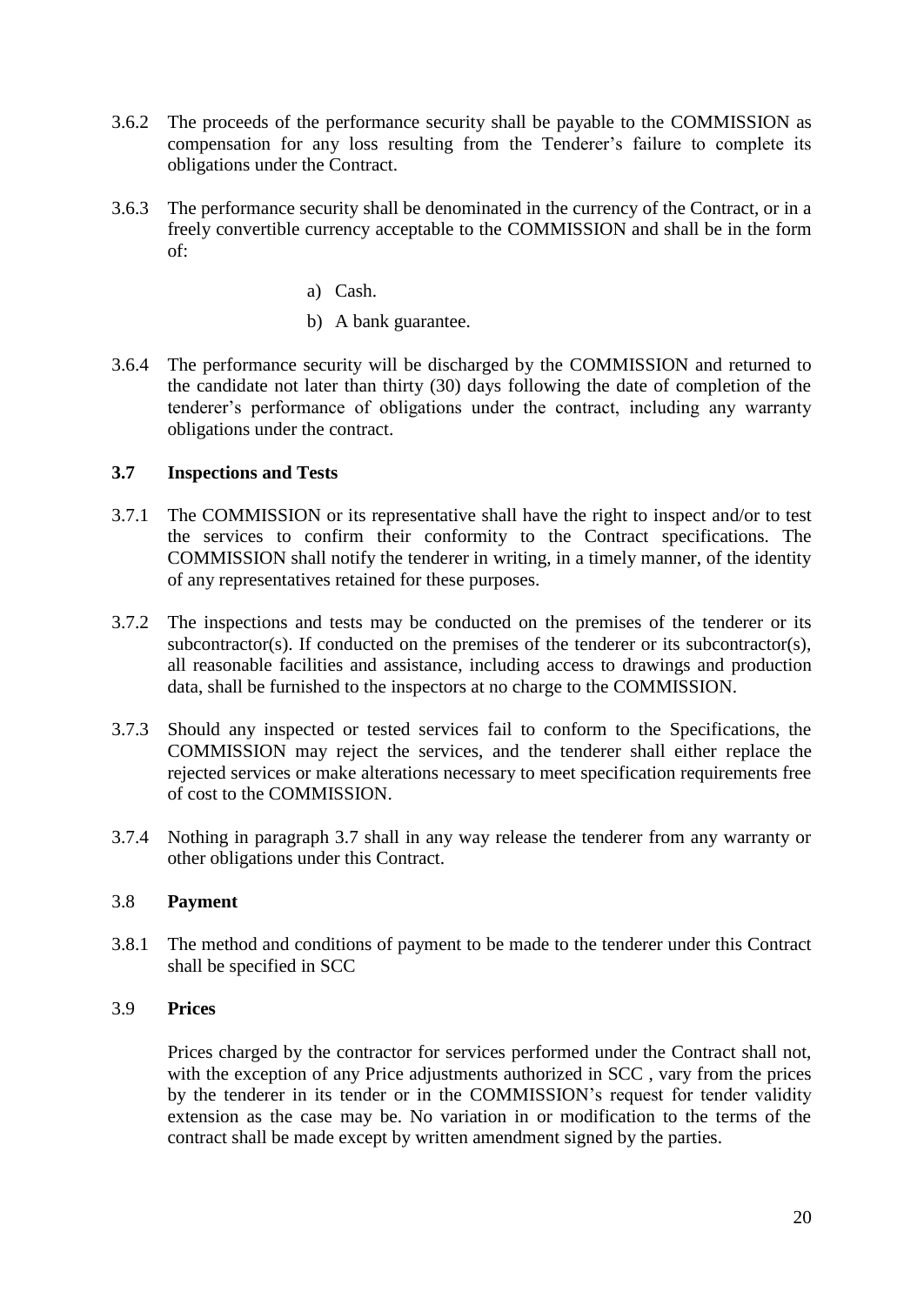### 3.10 **Assignment**

The tenderer shall not assign, in whole or in part, its obligations to perform under this contract, except with the COMMISSION's prior written consent.

### **3.10 Termination for Default**

The COMMISSION may, without prejudice to any other remedy for breach of Contract, by written notice of default sent to the tenderer, terminate this Contract in whole or in part:

- a) if the tenderer fails to provide any or all of the services within the period(s) specified in the Contract, or within any extension thereof granted by the COMMISSION.
- b) if the tenderer fails to perform any other obligation(s) under the Contract.
- c) if the tenderer, in the judgment of the COMMISSION has engaged in corrupt or fraudulent practices in competing for or in executing the Contract.

In the event the COMMISSION terminates the Contract in whole or in part, it may procure, upon such terms and in such manner as it deems appropriate, services similar to those undelivered, and the tenderer shall be liable to the COMMISSION for any excess costs for such similar services.

#### **3.12 Termination of insolvency**

The COMMISSION may at the any time terminate the contract by giving written notice to the contractor if the contractor becomes bankrupt or otherwise insolvent. In this event, termination will be without compensation to the contractor, provided that such termination will not produce or affect any right of action or remedy, which has accrued or will accrue thereafter to the COMMISSION.

#### **3.13 Termination for convenience**

- 3.13.1 The COMMISSION by written notice sent to the contractor may terminate the contract in whole or in part, at any time for its convenience. The notice of termination shall specify that the termination is for the COMMISSION convenience, the extent to which performance of the contractor of the contract is terminated and the date on which such termination becomes effective.
- 3.13.2 For the remaining part of the contract after termination the COMMISSION may elect to cancel the services and pay to the contractor on agreed amount for partially completed services.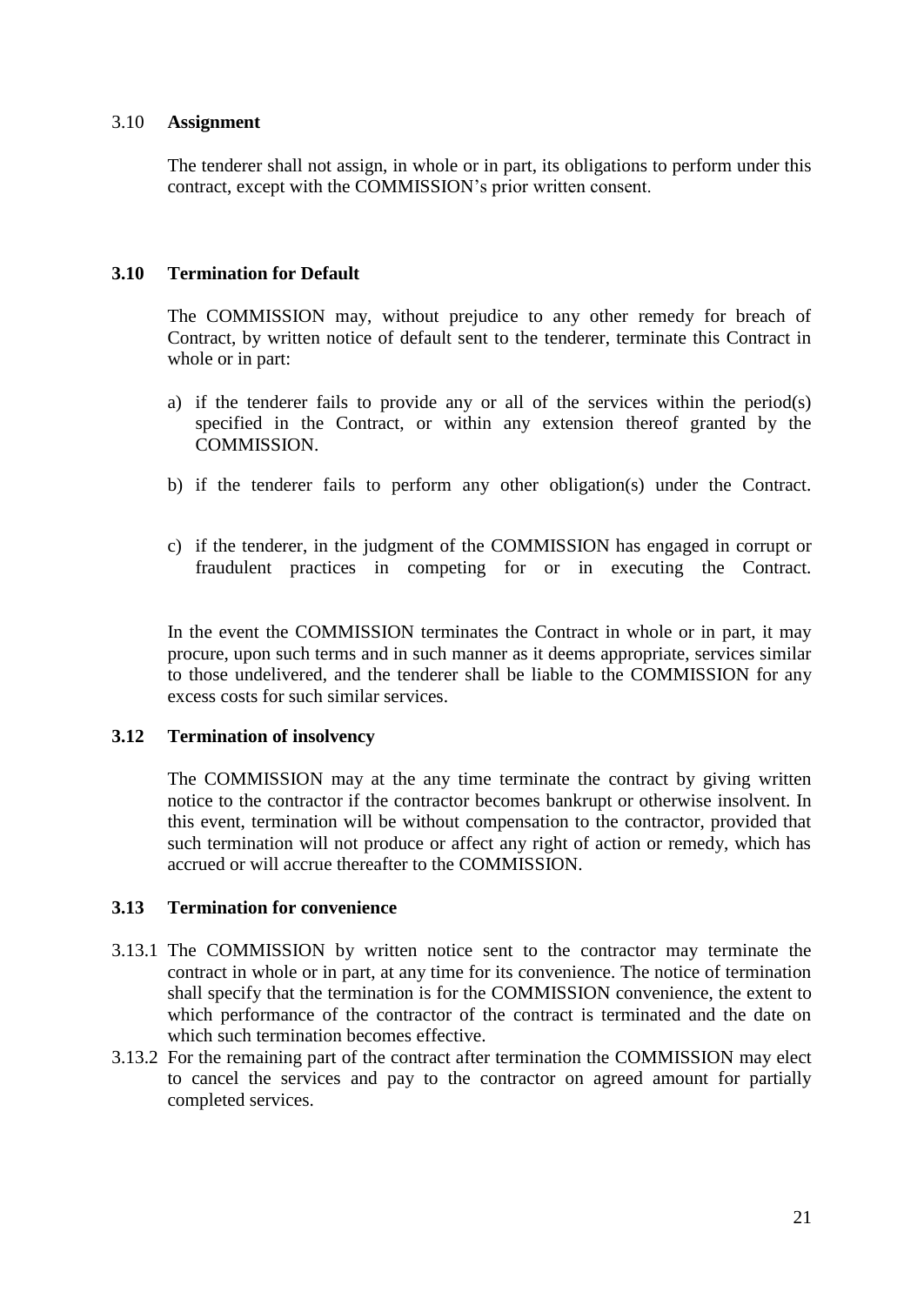### **3.14 Resolution of disputes**

The COMMISSION's and the contractor shall make every effort to resolve amicably by direct informal negotiations any disagreement or dispute arising between them under or in connection with the contract.

If after thirty (30) days from the commencement of such informal negotiations both parties have been unable to resolve amicably a contract dispute either party may require that the dispute be referred for resolution to the formal mechanisms specified in the SCC.

# **3.15 Governing Language**

The contract shall be written in the English language. All correspondence and other documents pertaining to the contract, which are exchanged by the parties, shall be written in the same language.

### **3.16 Force Majeure**

The contractor shall not be liable *for* forfeiture of its performance security, or termination for default if and to the extent that it's delay in performance or other failure to perform its obligations under the Contract is the result of an event of Force Majeure.

### **3.17 Applicable Law.**

The contract shall be interpreted in accordance with the laws of Kenya unless otherwise specified in the SCC

#### **3.18 Notices**

Any notices given by one party to the other pursuant to this contract shall be sent to the other party by post or by fax or E-mail and confirmed in writing to the other party's address specified in the SCC

A notice shall be effective when delivered or on the notices effective date, whichever is later.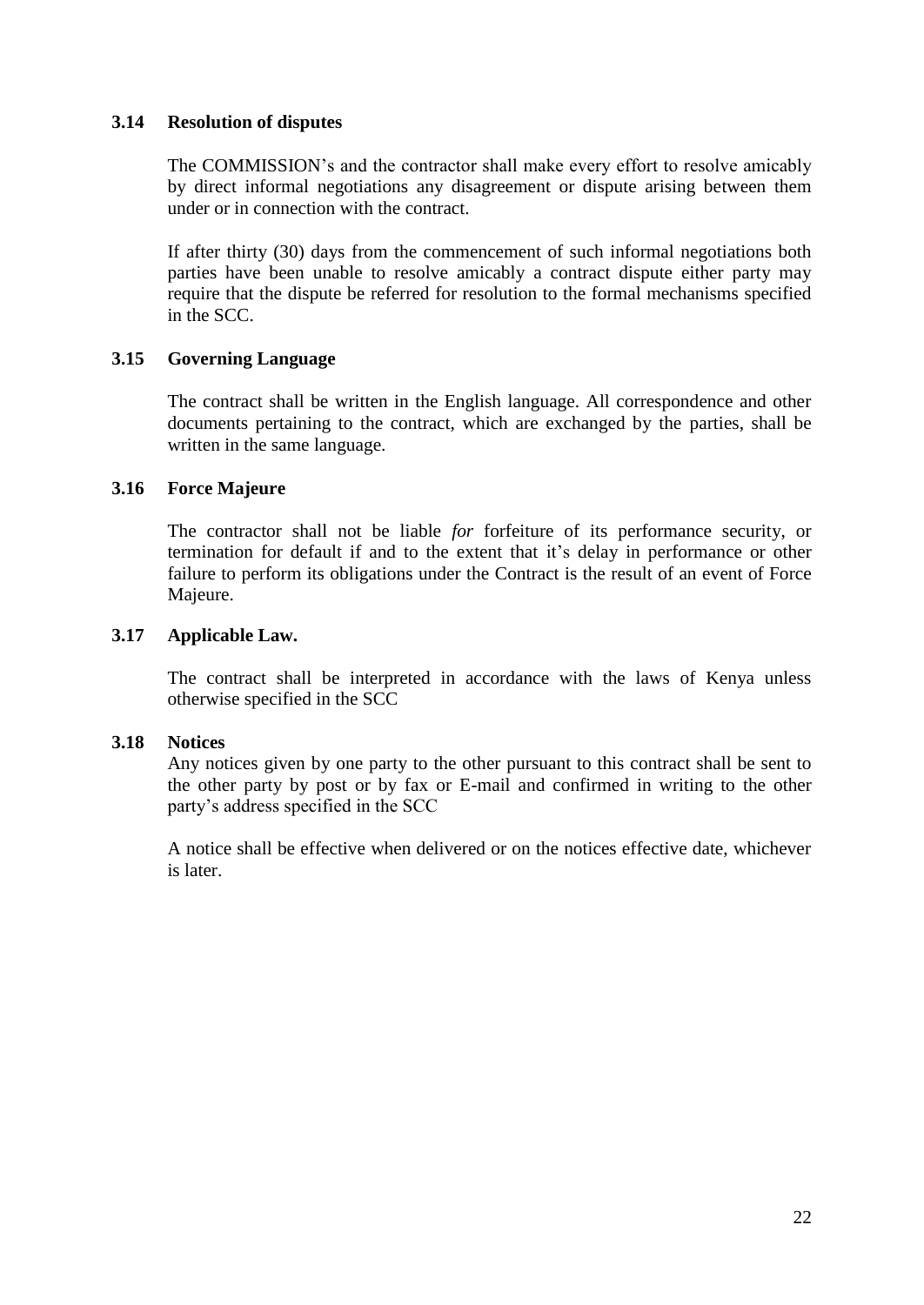# **SECTION IV SPECIAL CONDITIONS OF CONTRACT**

- 4.1. Special conditions of contract shall supplement the general conditions of contract, wherever there is a conflict between the GCC and the SCC, the provisions of the SCC herein shall prevail over those in the GCC.
- 4.2. Special conditions of contract with reference to the general conditions of contract.

| <b>General conditions of</b><br>contract reference | <b>Special conditions of contract</b>                                                                                                                                               |  |
|----------------------------------------------------|-------------------------------------------------------------------------------------------------------------------------------------------------------------------------------------|--|
| 3.6                                                | Specify performance security if applicable: Performance Security<br>will be in the form of a Bank Guarantee of 5% of the Contract<br>sum.                                           |  |
| 3.8                                                | Specify method of Payments. Payments to be made on monthly<br>basis and within 30 days of submission of invoices                                                                    |  |
| 3.9                                                | Specify price adjustments allowed. None                                                                                                                                             |  |
| 3.8.1                                              | There shall be no advance payments. Payments shall be made within 30<br>days upon receipt of the invoice(s).                                                                        |  |
| 3.9                                                | Any price variation shall be directly proportional to Energy Regulatory<br><b>Authority Monthly Reviews</b>                                                                         |  |
| 3.14                                               | Specify resolution of disputes. Disputes to be settled as per the<br><b>Arbitration Laws of Kenya</b>                                                                               |  |
| 3.17                                               | Specify applicable law. Laws of Kenya                                                                                                                                               |  |
|                                                    | Indicate addresses of both parties.<br><b>Client: The Commission Secretary/CEO</b><br><b>Anniversary Towers,</b><br><b>University Way</b><br>P.O. Box 45371-00100<br><b>Nairobi</b> |  |
| Other's as<br>necessary                            | Complete as necessary                                                                                                                                                               |  |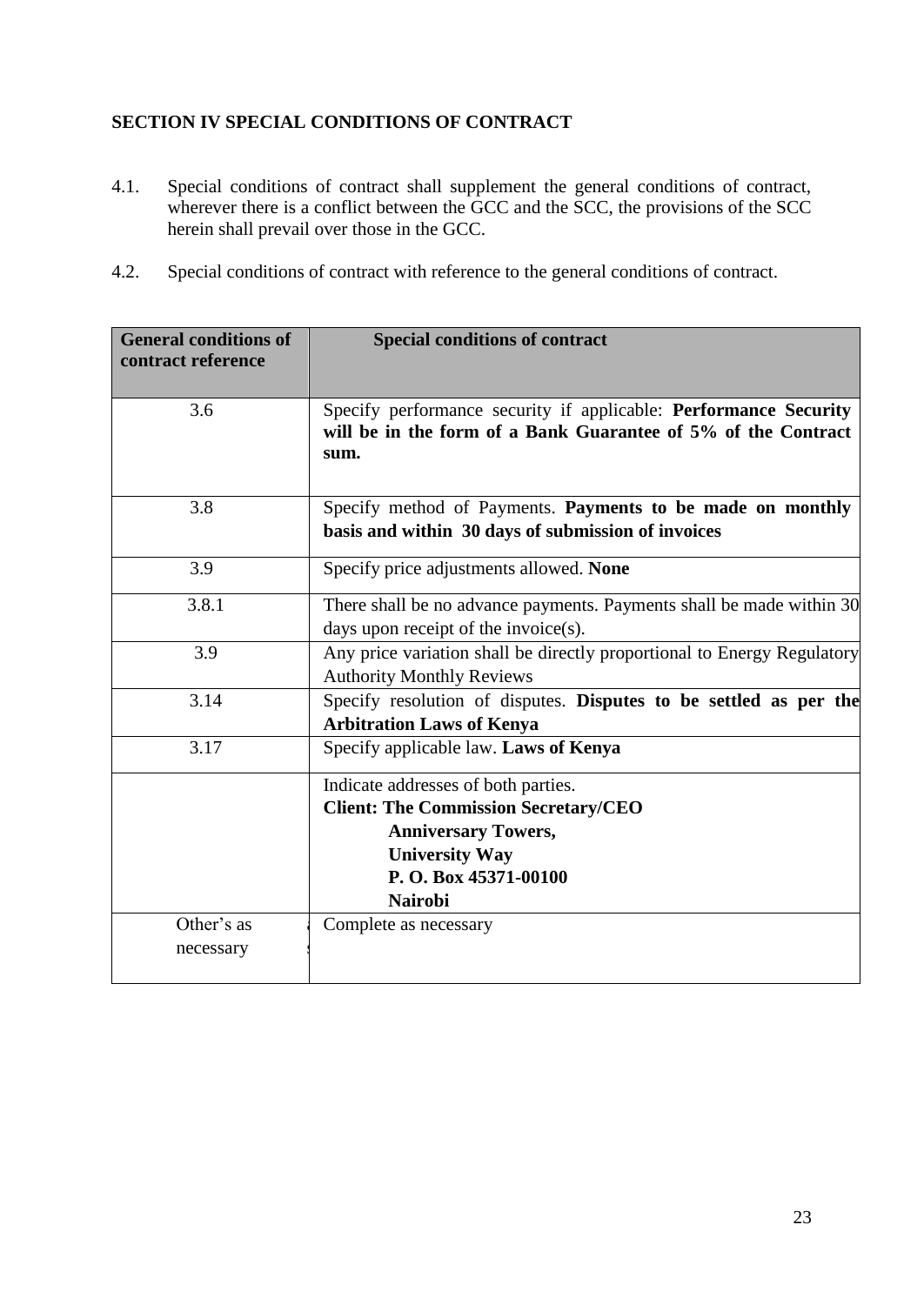### **SECTION V – SCHEDULE OF REQUIREMENTS**

# **(1) GENERAL**

The COMMISSION requires Fuel, Lubricants and Fuel Cards for its motor vehicles operations in all the stations countrywide. Details of the Required Services are provided in section VI– Description of services:-

The contract will be for an initial period of one year renewable for a further two years subject to satisfactory performance. During this period, the successful tenderer will be required to maintain all the required licenses.

### **(2) SCOPE OF TENDER**

The IEBC operates a fleet of two hundred and sixty (260) vehicles in different makes and models spread across the Country and deployed by county/region as follows:

|                          | <b>Summary of IEBC Vehicle</b> |                          |      |                    |                          |
|--------------------------|--------------------------------|--------------------------|------|--------------------|--------------------------|
| Code                     | County                         | No of Vehicles           | Code | County             | No of Vehicles           |
| $\overline{O}$           | HQ                             | 123                      | 25   | Samburu            | 3                        |
| 1                        | Mombasa                        | 7                        | 26   | <b>Trans Nzoia</b> | 3                        |
| $\overline{2}$           | Kwale                          | $\overline{2}$           | 27   | <b>Uasin Gishu</b> | $\overline{2}$           |
| $\overline{3}$           | Kilifi                         | 6                        | 28   | Elgeyo Marakwet    |                          |
| $\overline{\mathcal{L}}$ | Tana River                     | 3                        | 29   | Nandi              | 3                        |
| 5                        | Lamu                           | 1                        | 30   | Baringo            | $\overline{\mathbf{3}}$  |
| 6                        | Taita Taveta                   | 3                        | 31   | Laikipia           | $\overline{2}$           |
| 7                        | Garissa                        | 7                        | 32   | Nakuru             | 3                        |
| 8                        | Wajir                          | 7                        | 33   | Narok              | $\overline{2}$           |
| 9                        | Mandera                        | 5                        | 34   | Kajiado            | 3                        |
| 10                       | Marsabit                       | $\overline{\mathcal{L}}$ | 35   | Kericho            | $\overline{2}$           |
| 11                       | Isiolo                         | $\overline{\mathcal{L}}$ | 36   | <b>Bomet</b>       | 5                        |
| 12                       | Meru                           | $\overline{2}$           | 37   | Kakamega           | $\overline{\mathbf{3}}$  |
| 13                       | Tharaka Nithi                  | $\mathbf{1}$             | 38   | Vihiga             | 3                        |
| 14                       | Embu                           | $\overline{2}$           | 39   | Bungoma            | 4                        |
| 15                       | Kitui                          | $\overline{\mathbf{3}}$  | 40   | <b>Busia</b>       |                          |
| 16                       | Machakos                       | 4                        | 41   | Siaya              | $\overline{2}$           |
| 17                       | Makueni                        | $\overline{\mathbf{3}}$  | 42   | Kisumu             | $\overline{\mathcal{L}}$ |
| 18                       | Nyandarua                      | $\overline{2}$           | 43   | Homa Bay           | $\overline{2}$           |
| 19                       | Nyeri                          | $\overline{2}$           | 44   | Migori             |                          |
| 20                       | Kirinyaga                      | 1                        | 45   | Kisii              | $\overline{2}$           |
| 21                       | Murang'a                       | $\overline{2}$           | 46   | Nyamira            | $\overline{2}$           |
| 22                       | Kiambu                         | $\overline{c}$           | 47   | Nairobi            | $\overline{\mathcal{L}}$ |
| 23                       | Turkana                        | $\overline{2}$           |      | <b>Grand Total</b> | 260                      |
| 24                       | West Pokot                     | $\overline{2}$           |      |                    |                          |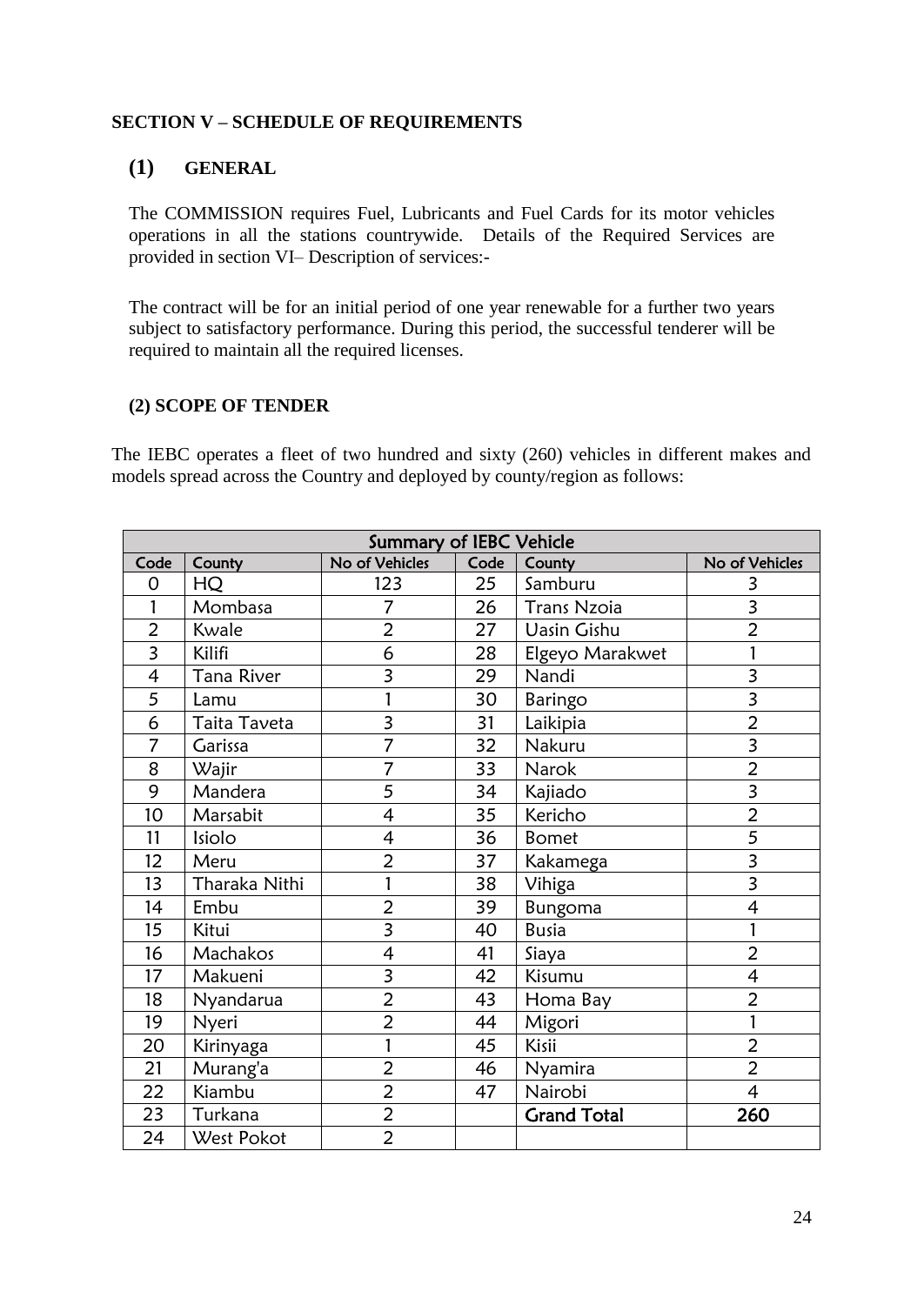### **SECTION VI DESCRIPTION OF SERVICES**

The Services involves supply of FUEL, LUBRICANTS and FUEL CARDS services to The IEBC (referred to as the Client) by the successful tenderer (referred to as the Contractor). The contract entails provision of the following:-

- Supply of Fuel and Lubricants to all Commission Vehicles
- Supply of Fuel Cards on the Advice of the Commission, and
- Minor motor vehicle servicing

The provision of the service across the country and under the service contract, the deliverables include supply of:

| S/NO | <b>ITEM DESCRIPTION</b>                       | <b>UNIT</b>    | <b>UNIT COST</b> |
|------|-----------------------------------------------|----------------|------------------|
| 1.   | Super petrol                                  | Ltr.           |                  |
| 2.   | Low Sulphur diesel                            | Ltr.           |                  |
| 3.   | Multi-grade petrol engine oils                | 4 Ltr. can     |                  |
| 4.   | SAE 20w/50 15w/50                             | 4 Ltr. can     |                  |
| 5.   | Multi-purpose grease                          | Kg             |                  |
| 6.   | Extreme pressure (EP) gearbox oils            | 20 Ltr. can    |                  |
| 7.   | Red grease                                    | Kg             |                  |
| 8.   | High melting point grease                     | Kg             |                  |
| 9.   | Extreme pressure oil (EP) 140 - for rear axle | 20 Ltr. can    |                  |
| 10.  | <b>Brake fluid</b>                            | Ltr.           |                  |
| 11.  | 100% synthetic oil (engine)                   | 4 Ltr. can     |                  |
| 12.  | Automatic Transmission Fluid (ATF)            | 4 Ltr. can     |                  |
| 13.  | Semi-synthetic oil (petrol engine)            | 4 Ltr. can     |                  |
| 14.  | Multi-grade diesel engine oil                 | 4 Ltr. can     |                  |
| 15.  | Fully synthetic diesel engine oil             | 4 Ltr. can     |                  |
| 16.  | Long- drain diesel engine oil                 | 4 Ltr. can     |                  |
| 17.  | ATF for CVT transmission                      | 4 Ltr. can     |                  |
| 18.  | Long drain engine coolant                     | Ltr.           |                  |
| 19.  | <b>Battery Type</b>                           | <b>BIN 650</b> |                  |
| 20.  | <b>Battery Type</b>                           | <b>BIN 100</b> |                  |
| 21.  | <b>Battery Type</b>                           | <b>BIN 88</b>  |                  |
| 22.  | <b>Battery Type</b>                           | N 70           |                  |
| 23.  | <b>Battery Type</b>                           | N 40           |                  |
|      | <b>TOTAL QUOTED PRICE</b>                     |                |                  |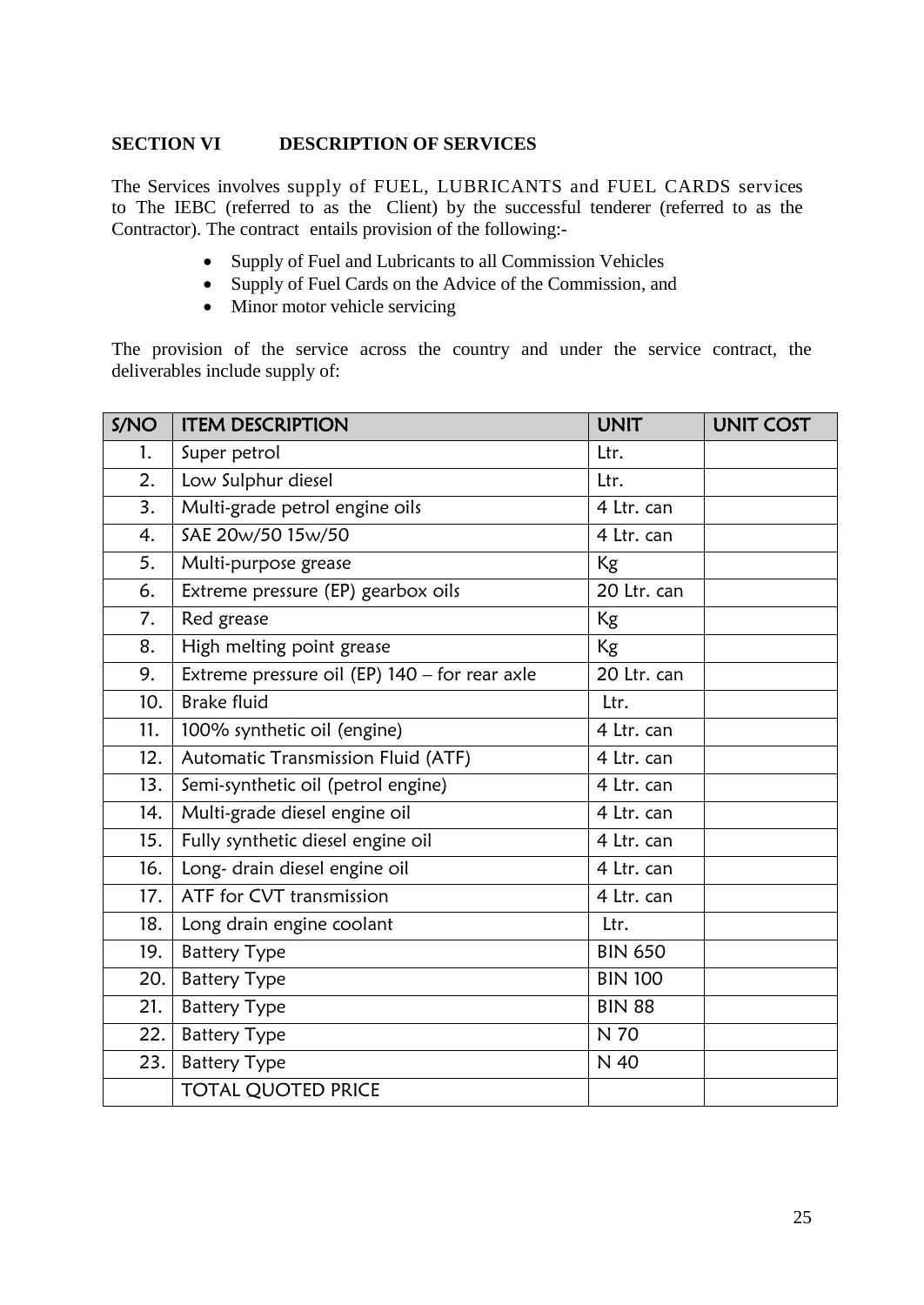# i) **CONTRACT PERIOD**

The Contract period shall be Two (2) years renewable every year subject to satisfactory performance.

# ii) **FUELCARDS**

Every Commission vehicle to be assigned a FUEL CARD **not transferable** to any other vehicle and linked to the RFD tag on the vehicle windscreen and odometer readings to recorded to enhance controls. One GENERAL CARD to be assigned to the Commission Appointed Agent (the Transport Manager) to facilitate repairs

# iii) **ACCESS TO SERVICE UNDER THE CONTRACT**

Services under the contract to be accessed only through the FUEL CARD unless otherwise authorized. Every driver to produce a fuel card accessed through a PIN for fueling. The General Card will be used to access other services (e.g. minor repairs).

# iv) **FUEL CARD AMOUNTS CEILING**

The motor vehicle fueling monthly expenditure ceilings to be capped at Kshs.30, 000.00, loaded at every beginning of the month. Any balance at end month to be ploughed back into the Commission reservoir. Any top-up above the ceiling to be duly authorized.

General Card use to be guided by the motor vehicle inspection report, estimated cost, invoice, requisition, and duly authorized before any repairs can be undertaken.

# v) **PAYMENT**

Payments for services rendered in a particular month shall be made by the end of the month. Invoices detailed with normal contract charges are to reach the Director, HR and Administration latest on  $25<sup>th</sup>$  day of every month to avoid unnecessary delay in paying process.

Invoices covering charges for temporary assignments agreed to be undertaken and not covered in the contract shall be forwarded with other base contract invoices.

# vi) **LOGISTICS**

The Commission will make arrangements to access the Contractor(s) **IDENTIFIED**  appointed dealers or Service Stations to access the Services under this contract.

# vii) **EQUIPMENT**

All Service Stations must be adequately equipped to provide the services under the contract.

# viii) **INDEMNITY**

The Contractor(s) shall indemnify and keep indemnified The Client, its servants and agents against loss, of or damage, of property or bodily injury sustained by its servants or agents or any of them by reason of any act omission or neglect of Contractor its servants or agents whilst performing their duties under this Service Agreement AND THIS shall include any loss, damage, injury or any consequential or indirect loss sustained by the Client, its servants or agents or third party lawfully by reason of any act of omission or neglect of the Service Provider or its servants or agents.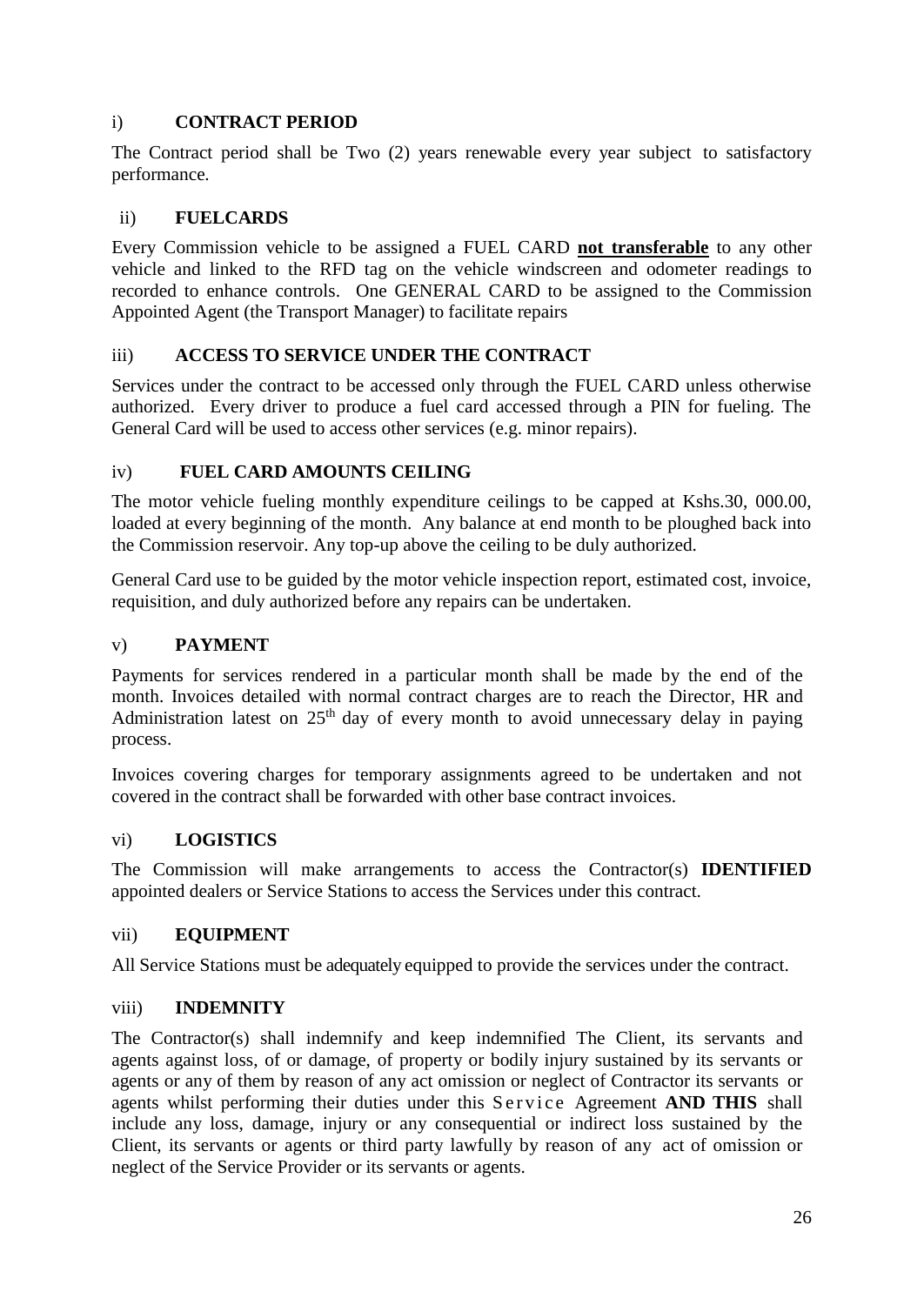The Client agrees to indemnify and to hold the Contractor, its agents and employees harmless against all claims, proceedings, damages, costs, expenses and losses arising as a result of Client's negligence.

# ix) **CLAIMS**

Notice of all claims by the Government or the Contractor(s) in respect of any loss, damage or injury or consequential or indirect loss, shall be given in writing to the Contractor(s) by the Government giving details of such loss, damage or injury of Consequential or indirect loss within twenty one (21) days after the discovery of such damage, loss or injury.

# x) **PROVISION OF STANDARD SERVICE**

The Contractor(s) shall provide services to the acceptable standards in the performance of this Agreement AND poor performance shall be grounds for summary termination of the Agreement without any notice at the sole discretion of the Government.

Frequent and inexcusable delays by the Contractor in the performance of its obligations hereunder shall give rise to sanctions impositions of liquidated damages by the Government.

If at any time during the performance of this Agreement the Contractor encounters conditions affecting provision of services, the Contractor shall immediately and without any delay notify the Client in writing of the Conditions, their cause and duration and possible duration thereto **AND** as soon as practicable the Client shall evaluate the condition and may at its sole discretion waive the Contractor's obligations without the risk of sanctions impositions of liquidated damages and or the summary termination of this Agreement without any notice.

# xi) **NOTICE**

Any notice to be served on either of the parties by the other shall be sent by prepaid recorded delivery or registered post to the address of the relevant party or by facsimile transmission or by electronic mail or by telex and shall be deemed to have been received by the addressee within Seven (7) days of posting or 48 hours if sent by facsimile transmission or by electronic mail or telex.

# xii) **WAIVER**

The failure by either party to enforce at any time or for any period any one or more of the terms or conditions of this Agreement shall not be a waiver of them or of the right at any time subsequently to enforce all terms and conditions of this Agreement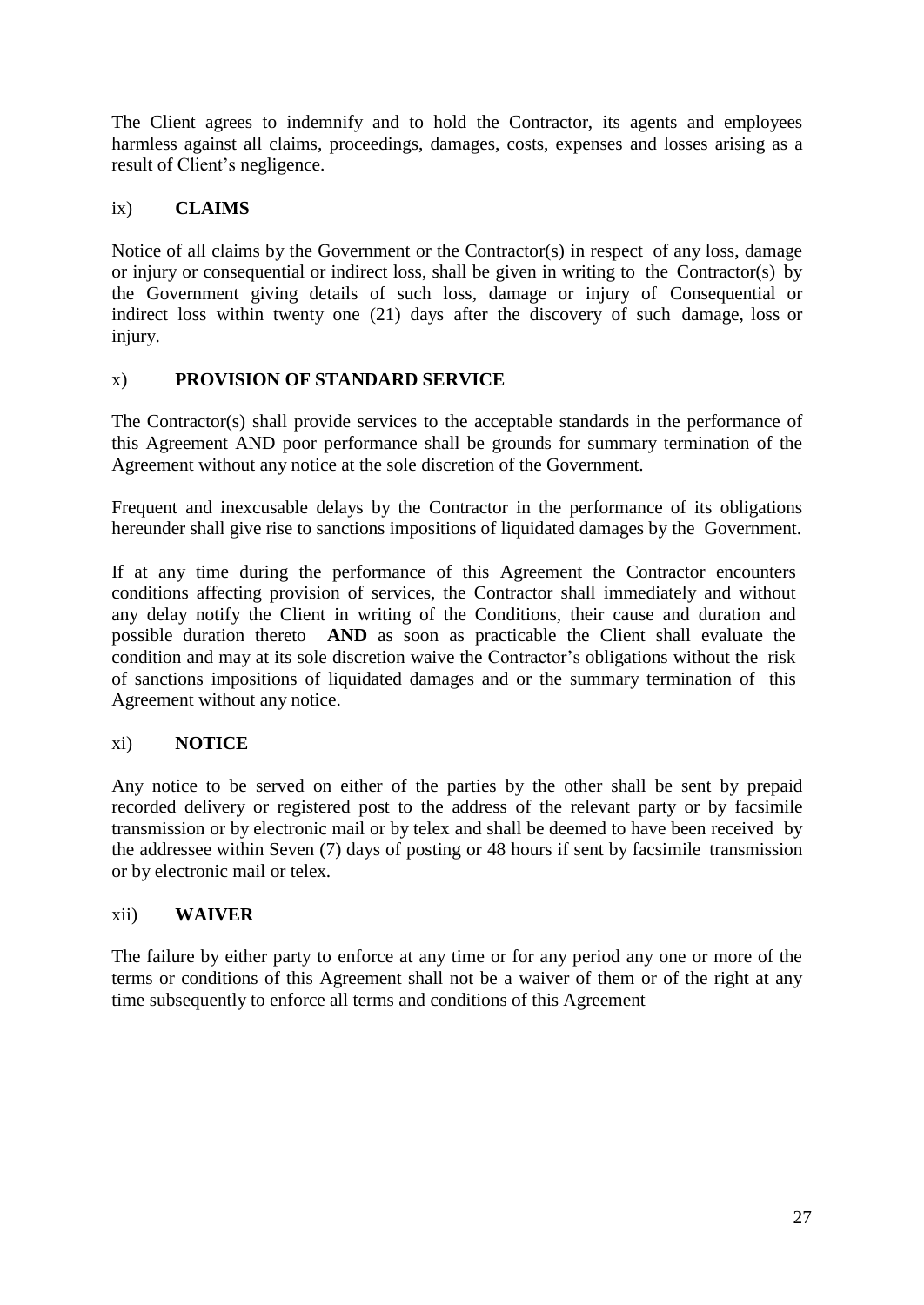### **SECTION VII- STANDARD FORMS**

#### **Notes on standard forms**

- 1. **Form of Tender** The form of Tender must be completed by the tenderer and submitted with the tender documents. It must also be duly signed by duly authorized representatives of the tenderer.
- 2. **Price Schedule Form** The price schedule form must similarly be completed and submitted with the tender.
- 3. **Contract Form** The contract form shall not be completed by the tenderer at the time of submitting the tender. The contract form shall be completed after contract award and should incorporate the accepted contract price.
- 4. **Confidential Business Questionnaire Form** This form must be completed by the tenderer and submitted with the tender documents.
- 5. **Tender Security Form** When required by the tender document the tenderer shall provide the tender security either in the form included hereinafter.
- 6. **Performance security Form** The performance security form should not be completed by the tenderer at the time of tender preparation. Only the successful tenderer will be required to provide performance security in the form provided herein or in another form acceptable to the COMMISSION.
- 7. Bank guarantee for advance payment to be submitted with other tender documents
- 8. **Declaration form** to be completed by all tenderers and submitted with the tender documents**.**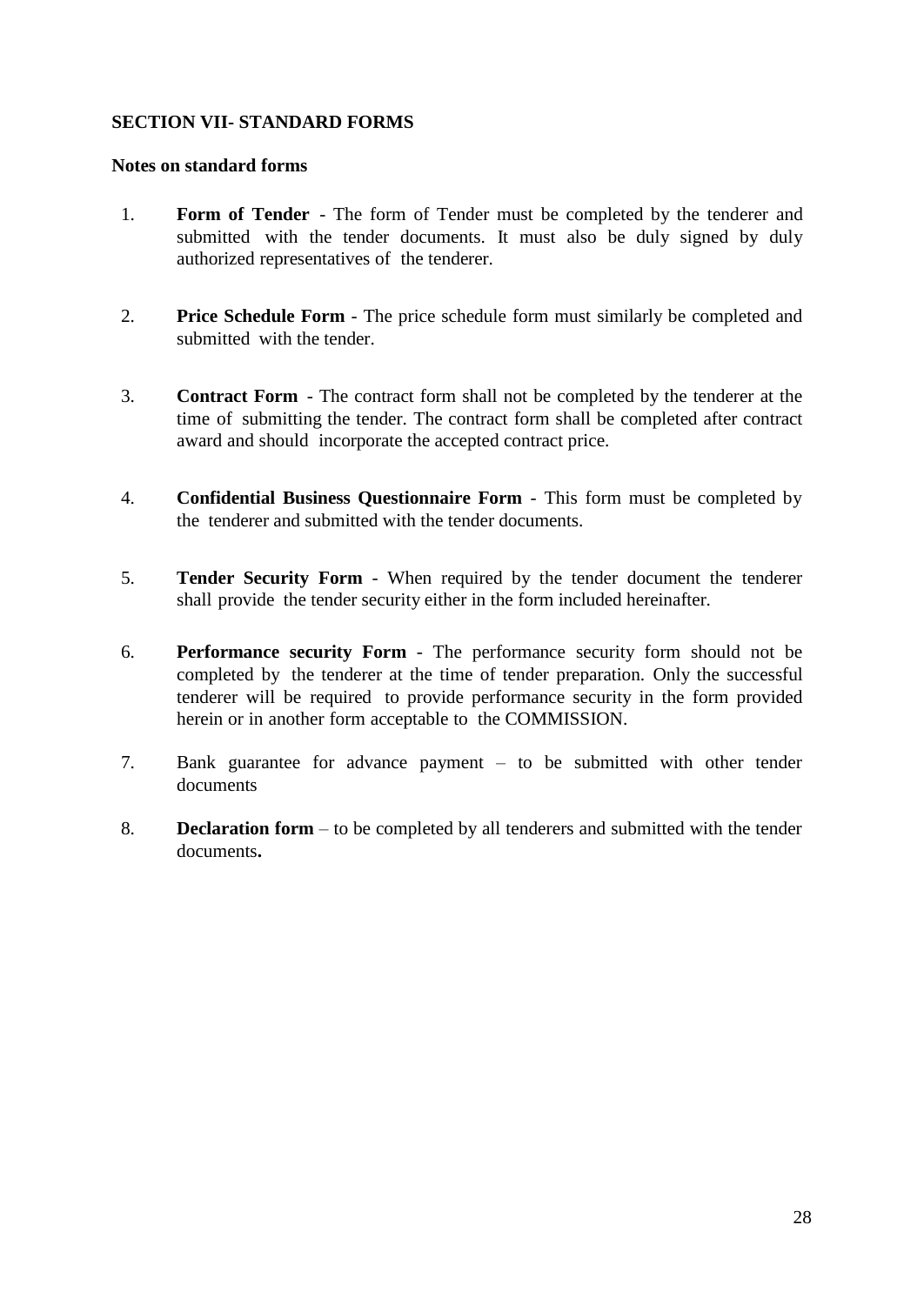# **FORM OF TENDER**

Date\_\_\_\_\_\_\_\_\_\_\_\_\_\_\_\_\_\_\_\_\_\_\_\_\_\_\_\_

Tender No.

To……………………..

…………………………..

[Name and address of COMMISSION]

Gentlemen and/or Ladies:

- 1. Having examined the tender documents including Addenda Nos.. *linsert insert numbers,* the of which is hereby duly acknowledged, wed, the undersigned, offer to provide. *[description of services]* in conformity with the said tender documents for the sum of . *[total tender amount in words and figures]*  or such other sums as may be ascertained in accordance with the Schedule of Prices attached herewith and made part of this Tender.
- 2. We undertake, if our Tender is accepted, to provide the services in accordance with the services schedule specified in the Schedule of Requirements.
- 3. If our Tender is accepted, we will obtain the tender guarantee in a sum equivalent to \_\_\_\_\_ percent of the Contract Price for the due performance of the Contract, in the form prescribed by (COMMISSION).
- 4. We agree to abide by this Tender for a period of *[number]* days from the date fixed for tender opening of the Instructions to tenderers, and it shall remain binding upon us and may be accepted at any time before the expiration of that period.
- 5. Until a formal Contract is prepared and executed, this Tender, together with your written acceptance thereof and your notification of award, shall constitute a binding Contract between us.

| Dated       | this. |                                                     | dav |     |          |     |
|-------------|-------|-----------------------------------------------------|-----|-----|----------|-----|
| [signature] |       |                                                     |     | the | capacity | of] |
|             |       | Duly authorized to sign tender for and on behalf of |     |     |          |     |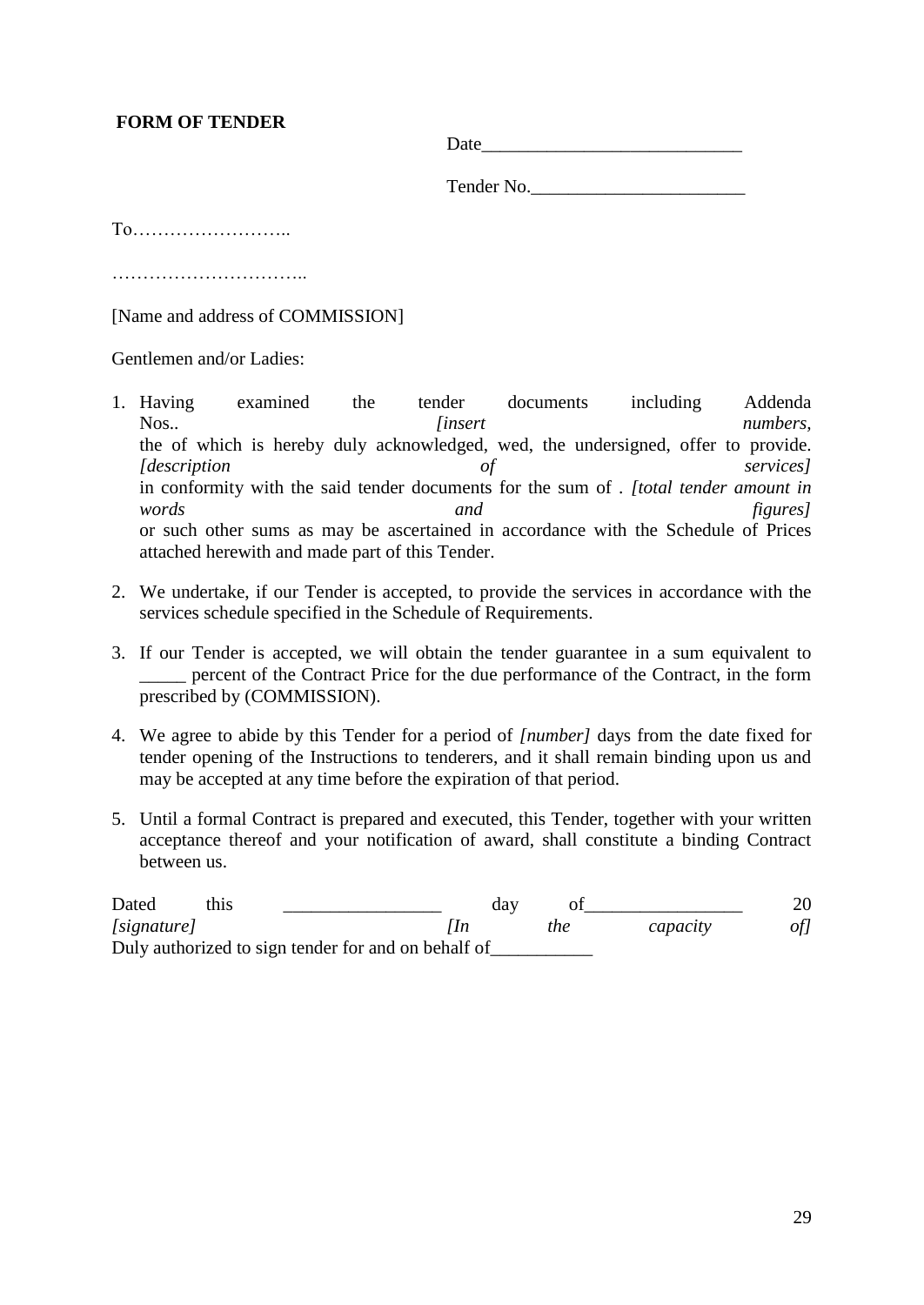# **PRICE SCHEDULE OF SERVICES**

|       | Name of Tenderer<br>Tender No.                | $Page \_\_ of \_\_$     |                              |  |
|-------|-----------------------------------------------|-------------------------|------------------------------|--|
| 1     | $\overline{2}$                                | $\overline{\mathbf{3}}$ | 4                            |  |
| S/No. | Item Description                              | Unit                    | <b>Unit Price</b><br>(Kshs.) |  |
| 1.    | Super petrol                                  | Ltr.                    |                              |  |
| 2.    | Low Sulphur diesel                            | Ltr.                    |                              |  |
| 3.    | Multi-grade petrol engine oils                | 4 Ltr. can              |                              |  |
| 4.    | SAE 20w/50 15w/50                             | 4 Ltr. can              |                              |  |
| 5.    | Multi-purpose grease                          | <b>Kg</b>               |                              |  |
| 6.    | Extreme pressure (EP) gearbox oils            | 20 Ltr. can             |                              |  |
| 7.    | Red grease                                    | Kg                      |                              |  |
| 8.    | High melting point grease                     | <b>Kg</b>               |                              |  |
| 9.    | Extreme pressure oil (EP) 140 - for rear axle | 20 Ltr. can             |                              |  |
| 10.   | <b>Brake fluid</b>                            | Ltr.                    |                              |  |
| 11.   | 100% synthetic oil (engine)                   | 4 Ltr. can              |                              |  |
| 12.   | Automatic Transmission Fluid (ATF)            | 4 Ltr. can              |                              |  |
| 13.   | Semi-synthetic oil (petrol engine)            | 4 Ltr. can              |                              |  |
| 14.   | Multi-grade diesel engine oil                 | 4 Ltr. can              |                              |  |
| 15.   | Fully synthetic diesel engine oil             | 4 Ltr. can              |                              |  |
| 16.   | Long- drain diesel engine oil                 | 4 Ltr. can              |                              |  |
| 17.   | ATF for CVT transmission                      | 4 Ltr. can              |                              |  |
| 18.   | Long drain engine coolant                     | Ltr.                    |                              |  |
| 19.   | <b>Battery Type</b>                           | <b>BIN 650</b>          |                              |  |
| 20.   | <b>Battery Type</b>                           | <b>BIN 100</b>          |                              |  |
| 21.   | <b>Battery Type</b>                           | <b>BIN 88</b>           |                              |  |
| 22.   | <b>Battery Type</b>                           | N 70                    |                              |  |
| 23.   | <b>Battery Type</b>                           | N 40                    |                              |  |
| 24.   | <b>Fuel Cards</b>                             | Pc                      |                              |  |
|       | <b>TOTAL QUOTED PRICE</b>                     |                         |                              |  |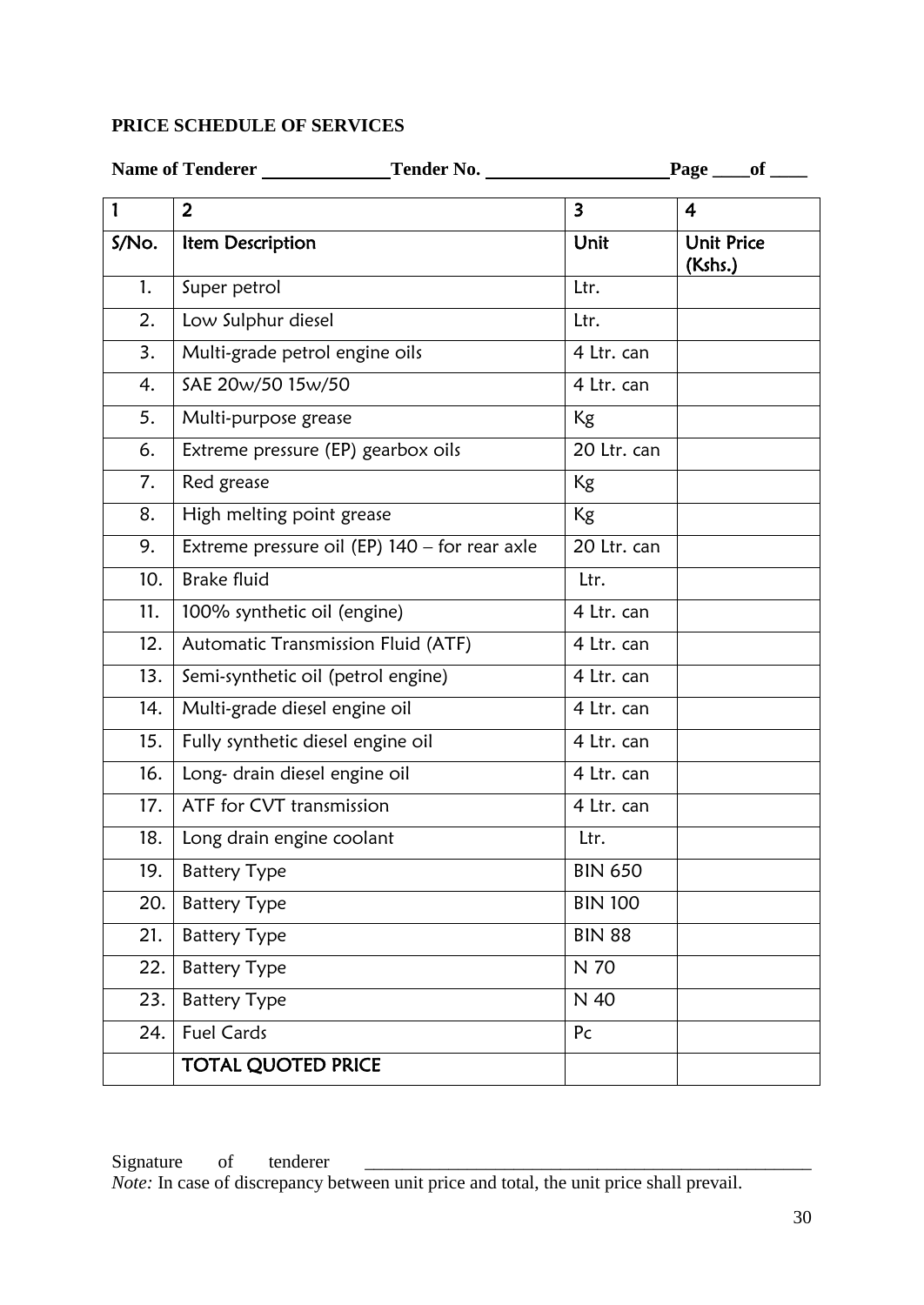# **CONTRACT FORM**

THIS AGREEMENT made the \_\_\_day of \_\_\_\_\_20\_\_\_\_between………… [Name of procurement entity] of ………………. [Country of Procurement entity](Hereinafter called "the COMMISSION") of the one part and …………………… [Name of tenderer] of ………. [City and country of tenderer](Hereinafter called "the tenderer") of the other part.

WHEREAS the COMMISSION invited tenders for certain materials and spares. Viz……………………..[brief description of materials and spares] and has accepted a tender by the tenderer for the supply of those materials and spares in the spares in the sum of ………………………………………[contract price in words and figures]

### NOW THIS AGREEMENT WITNESSETH AS FOLLOWS:

- 1. In this Agreement words and expressions shall have the same meanings as are respectively assigned to them in the Conditions of Contract referred to.
- 2. The following documents shall be deemed to form and be read and construed as part of this Agreement, viz.:
	- (a) the Tender Form and the Price Schedule submitted by the tenderer;
	- (b) the Schedule of Requirements;
	- (c) the Technical Specifications;
	- (d) the General Conditions of Contract;
	- (e) the Special Conditions of Contract; and
	- (f) the COMMISSION's Notification of Award.
- 3. In consideration of the payments to be made by the COMMISSION to the tenderer as hereinafter mentioned, the tenderer hereby covenants with the COMMISSION to provide the materials and spares and to remedy defects therein in conformity in all respects with the provisions of the Contract
- 4. The COMMISSION hereby covenants to pay the tenderer in consideration of the provision of the materials and spares and the remedying of defects therein, the Contract Price or such other sum as may become payable under the provisions of the contract at the times and in the manner prescribed by the contract.

IN WITNESS whereof the parties hereto have caused this Agreement to be executed in accordance with their respective laws the day and year first above written.

Signed, sealed, delivered by \_\_\_\_\_\_\_\_\_\_the \_\_\_\_\_\_\_\_\_\_ (for the COMMISSION)

Signed, sealed, delivered by \_\_\_\_\_\_\_\_\_\_\_the \_\_\_\_\_\_\_\_\_\_\_(for the tenderer)

in the presence of \_\_\_\_\_\_\_\_\_\_\_\_\_.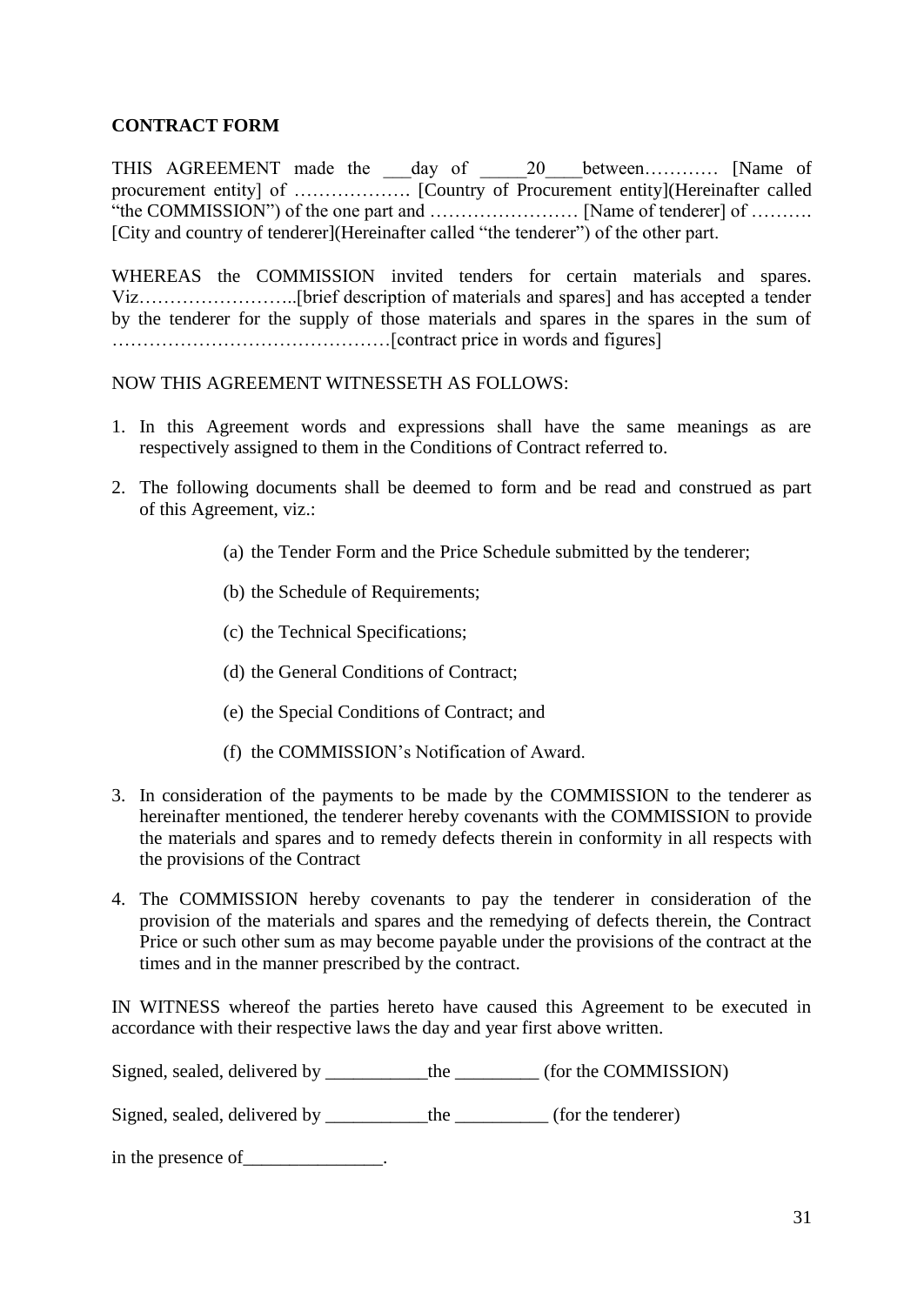# **CONFIDENTIAL BUSINESS QUESTIONNAIRE**

You are requested to give the particulars indicated in Part 1 and either Part 2 (a), 2(b) or 2(c) whichever applied to your type of business.

You are advised that it is a serious offence to give false information on this form.

|  | Maximum value of business which you can handle at any one time – Kshs |
|--|-----------------------------------------------------------------------|
|  |                                                                       |
|  |                                                                       |

|                   | Part $2(a)$ – Sole Proprietor                   |                                 |               |  |  |  |  |  |  |  |
|-------------------|-------------------------------------------------|---------------------------------|---------------|--|--|--|--|--|--|--|
|                   |                                                 |                                 |               |  |  |  |  |  |  |  |
|                   |                                                 |                                 |               |  |  |  |  |  |  |  |
|                   | Citizenship details                             |                                 |               |  |  |  |  |  |  |  |
|                   |                                                 |                                 |               |  |  |  |  |  |  |  |
|                   | Part $2(b)$ – Partnership                       |                                 |               |  |  |  |  |  |  |  |
|                   | Given details of partners as follows            |                                 |               |  |  |  |  |  |  |  |
| Name              |                                                 | Nationality Citizenship details | <b>Shares</b> |  |  |  |  |  |  |  |
|                   |                                                 |                                 |               |  |  |  |  |  |  |  |
|                   |                                                 |                                 |               |  |  |  |  |  |  |  |
|                   |                                                 |                                 |               |  |  |  |  |  |  |  |
|                   |                                                 |                                 |               |  |  |  |  |  |  |  |
|                   | Part 2 $(c)$ – Registered Company               |                                 |               |  |  |  |  |  |  |  |
| Private or Public |                                                 |                                 |               |  |  |  |  |  |  |  |
|                   | State the nominal and issued capital of company |                                 |               |  |  |  |  |  |  |  |
| Nominal Kshs.     |                                                 |                                 |               |  |  |  |  |  |  |  |
| Issued Kshs.      |                                                 |                                 |               |  |  |  |  |  |  |  |
|                   | Given details of all directors as follows       |                                 |               |  |  |  |  |  |  |  |
| Name              |                                                 | Nationality Citizenship details | <b>Shares</b> |  |  |  |  |  |  |  |
|                   |                                                 |                                 |               |  |  |  |  |  |  |  |
|                   |                                                 |                                 |               |  |  |  |  |  |  |  |
|                   |                                                 |                                 |               |  |  |  |  |  |  |  |
| 4.                |                                                 |                                 |               |  |  |  |  |  |  |  |
|                   |                                                 |                                 |               |  |  |  |  |  |  |  |
|                   |                                                 |                                 |               |  |  |  |  |  |  |  |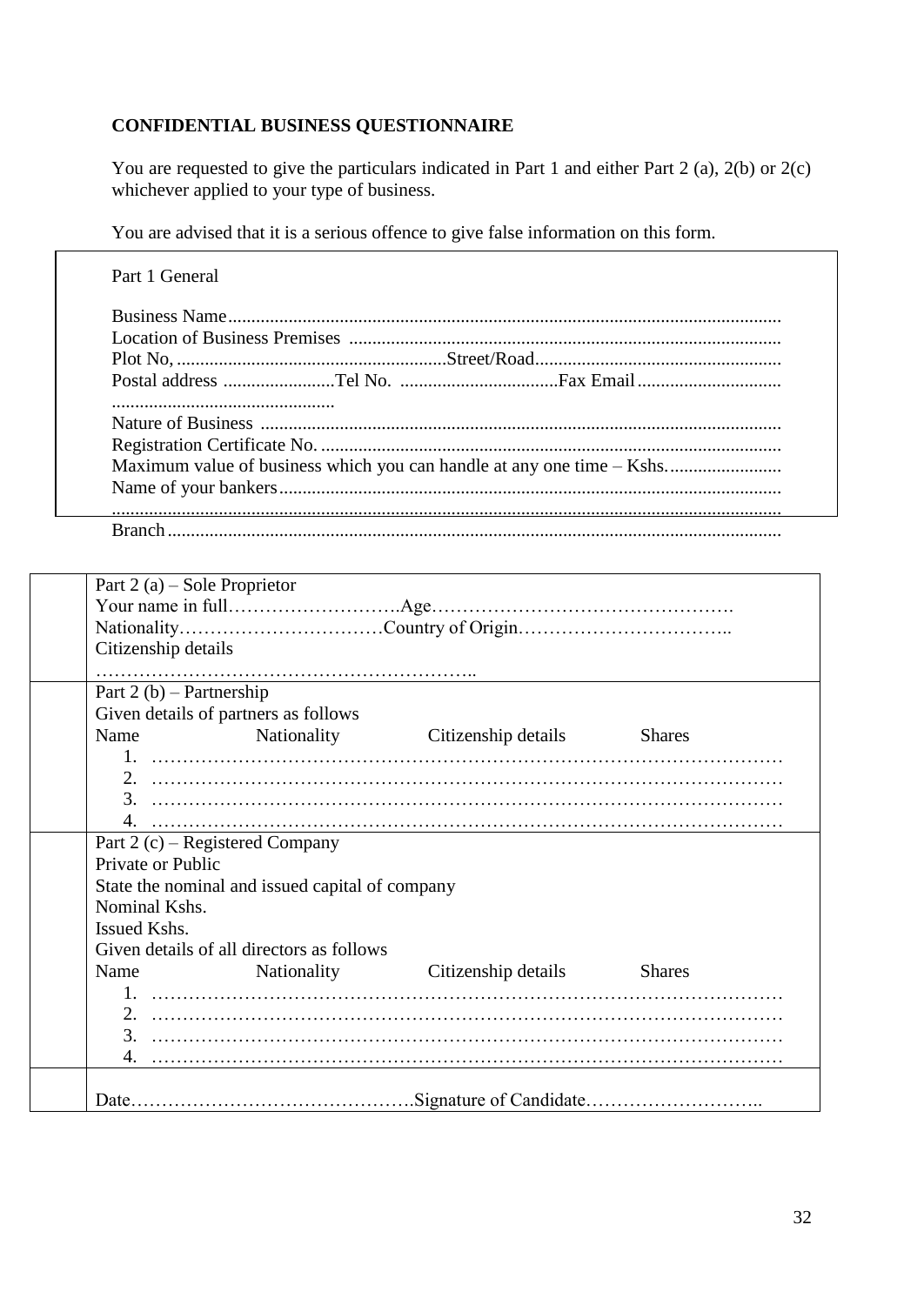# **TENDER SECURITY FORM**

Whereas ………………………………………..[name of the tenderer] (hereinafter called "the tenderer")has submitted its tender dated………………..[date of submission of tender ] for the provision of ……………………………………………….. [name and/or description of the services] (hereinafter called "the Tenderer")…………………………………………………….. KNOW ALL PEOPLE by these presents that WE……………………………………… Of……………………………………………having registered office at [name of COMMISSION](hereinafter called "the Bank")are bound unto……………… [name of COMMISSION](hereinafter called "the COMMISSION") in the sum of ........... for which payment well and truly to be made to the said COMMISSION, the Bank binds itself, its successors, and assigns by these presents. Sealed with the Common Seal of the said Bank this\_\_\_\_\_\_\_\_\_\_\_\_\_ day of 20\_\_\_\_\_\_\_\_\_. THE CONDITIONS of this obligation are: 1. If the tenderer withdraws its Tender during the period of tender validity specified by the

tenderer on the Tender Form; or 2. If the tenderer, having been notified of the acceptance of its Tender by the COMMISSION during the period of tender validity:

(a) fails or refuses to execute the Contract Form, if required; or (b) fails or refuses to furnish the performance security, in accordance with the instructions to tenderers;

we undertake to pay to the COMMISSION up to the above amount upon receipt of its first written demand, without the COMMISSION having to substantiate its demand, provided that in its demand the COMMISSION will note that the amount claimed by it is due to it, owing to the occurrence of one or both of the two conditions, specifying the occurred condition or conditions.

This guarantee will remain in force up to and including thirty (30) days after the period of tender validity, and any demand in respect thereof should reach the Bank not later than the above date.

[signature of the bank]

| (Amend | accordingly |  | provided |  | <i>Insurance</i> | <i>Company</i> ) |
|--------|-------------|--|----------|--|------------------|------------------|
|--------|-------------|--|----------|--|------------------|------------------|

\_\_\_\_\_\_\_\_\_\_\_\_\_\_\_\_\_\_\_\_\_\_\_\_\_\_\_\_\_\_\_\_\_\_\_\_\_\_\_\_\_\_\_\_\_\_\_\_\_\_\_\_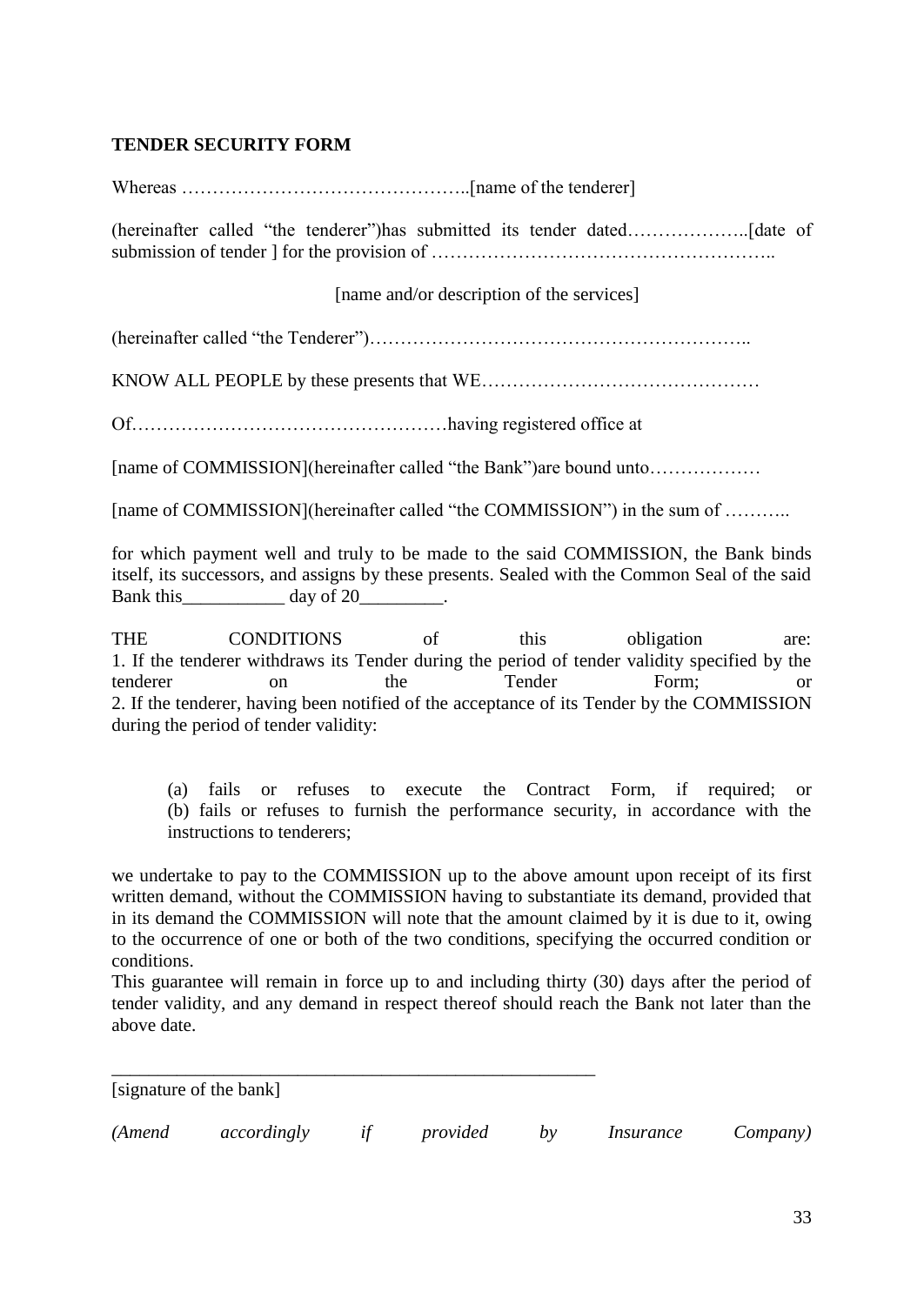# **PERFORMANCE SECURITY FORM**

To: …………………………………………………………………………………………….. [name of the COMMISSION] WHEREAS……………………………….[name of tenderer] (hereinafter called "the tenderer") has undertaken, in pursuance of Contract No. Freference number of the contract] dated 20 to supply……………………………………………………………………………………..

[Description services](Hereinafter called "the contract")

AND WHEREAS it bas been stipulated by you in the said Contract that the tenderer shall furnish you with *a* bank guarantee by a reputable bank for the sum specified therein as security for compliance with the Tenderer's performance obligations in accordance with the Contract.

AND WHEREAS we have agreed to give the tenderer a guarantee:

THEREFORE WE hereby affirm that we are Guarantors and responsible to you, on behalf of the tenderer, up to a total of ……………………………………………………. *[amount of the guarantee in words and figures],*

and we undertake to pay you, upon your first written demand declaring the tenderer to be in default under the Contract and without cavil or argument, any sum or sums within the limits of the contract of the contract of the contract of the contract of the contract of the contract of the contract of the contract of the contract of the contract of the contract of the contract of the contract of the contrac

*[amount of guarantee]* as aforesaid, without your needing to prove or to show grounds or reasons for your demand or the sum specified therein.

This guarantee is valid until the \_\_\_\_\_ day of 20

\_\_\_\_\_\_\_\_\_\_\_\_\_\_\_\_\_\_\_\_\_\_\_\_\_\_\_\_\_\_\_\_\_\_\_\_\_\_\_\_\_\_\_\_\_\_\_\_\_\_\_\_\_\_\_\_\_\_\_\_\_\_\_\_\_\_

\_\_\_\_\_\_\_\_\_\_\_\_\_\_\_\_\_\_\_\_\_\_\_\_\_\_\_\_\_\_\_\_\_\_\_\_\_\_\_\_\_\_\_\_\_\_\_\_\_\_\_\_\_\_\_\_\_\_\_\_\_\_\_\_\_\_\_\_

*\_\_\_\_\_\_\_\_\_\_\_\_\_\_\_\_\_\_\_\_\_\_\_\_\_\_\_\_\_\_\_\_\_\_\_\_\_\_\_\_\_\_\_\_\_\_\_\_\_\_\_\_\_\_\_\_\_\_\_\_\_\_\_\_\_\_\_\_*

*\_\_\_\_\_\_\_\_\_\_\_\_\_\_\_\_\_\_\_\_\_\_\_\_\_\_\_\_\_\_\_\_\_\_\_\_\_\_\_\_\_\_\_\_\_\_\_\_\_\_\_\_\_\_\_\_\_\_\_\_\_\_\_\_\_\_\_\_\_\_*

Signature and seal of the Guarantors

*[name of bank or financial institution]* 

*[address]* 

*[date]* 

*(Amend accordingly if provided by Insurance Company)*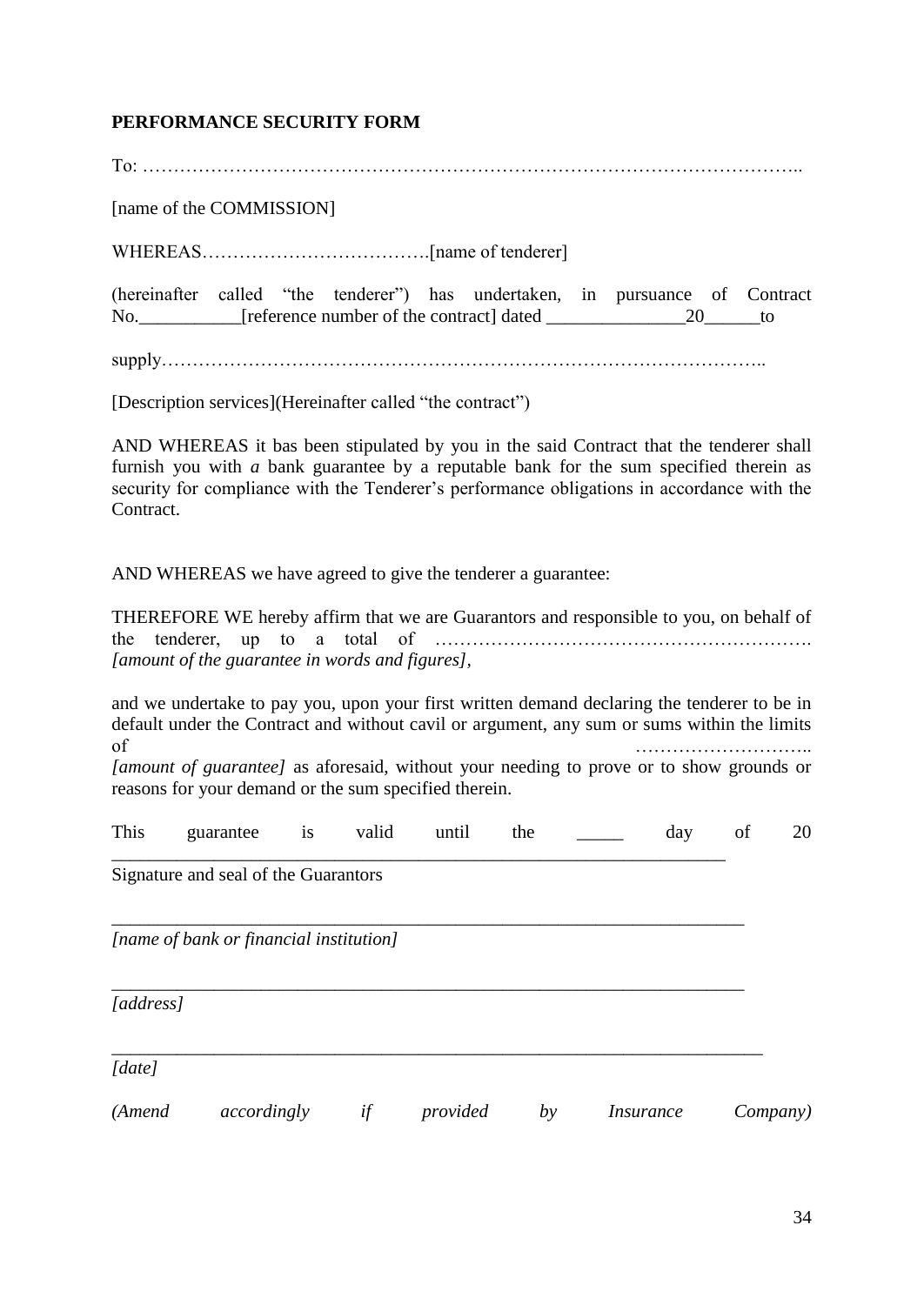# **BANK GUARANTEE FOR ADVANCE PAYMENT**

To…………………………

[name of tender]………………………………………

Gentlemen and/or Ladies:

In accordance with the payment provision included in the special conditions of contract, which amends the general conditions of contract to provide for advance payment,

…………………………………………………………………

[name and address of tenderer][hereinafter called "the tenderer"] shall deposit with the COMMISSION a bank guarantee to guarantee its proper and faithful performance under the said clause of the contract in an amount of ………………………………………………………………………………………… *[amount of guarantee in figures and words].*  We,the ………………………………………………………………………………

*[bank or financial institution],* as instructed by the tenderer, agree unconditionally and irrevocably to guarantee as primary obligator and not as surety merely, the payment to the COMMISSION on its first demand without whatsoever right of objection on our part and without its first claim to the tenderer, in the amount not exceeding

*[amount of guarantee in figures and* 

*words].* 

We further agree that no change or addition to or other modification of the terms of the Contract to be performed thereunder or of any of the Contract documents which may be made between the COMMISSION and the tenderer, shall in any way release us from any liability under this guarantee, and we hereby waive notice of any such change, addition, or modification.

This guarantee shall remain valid and in full effect from the date of the advance payment received by the tenderer under the Contract until *[date].* 

Yours truly,

| Signature                               | and | seal | of | the | Guarantors |
|-----------------------------------------|-----|------|----|-----|------------|
| [name of bank or financial institution] |     |      |    |     |            |
| [address]                               |     |      |    |     |            |
| $\lceil date \rceil$                    |     |      |    |     |            |